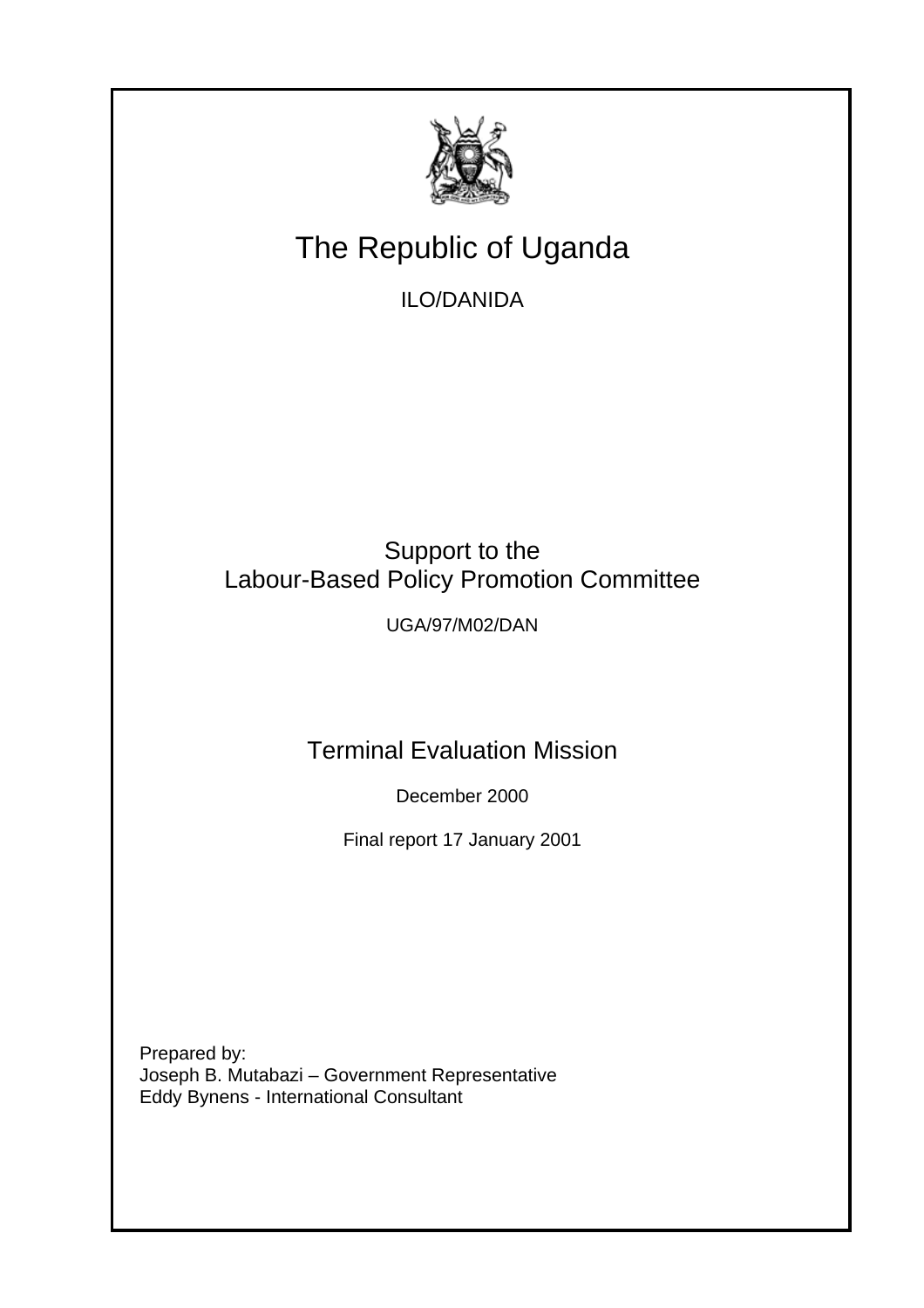# Acronyms and abbreviations

| <b>ASIST</b>   | <b>Advisory Information Services and Training</b>            |
|----------------|--------------------------------------------------------------|
| <b>ADB</b>     | <b>African Development Bank</b>                              |
| <b>BADEA</b>   | Banque Arabe pour le Développement Economique de l'Afrique   |
| <b>DANIDA</b>  | Danish International Development Agency                      |
| DC             | <b>Development Committee</b>                                 |
| <b>DDC</b>     | <b>District Development Committee</b>                        |
| DE             | District Engineer                                            |
| <b>DLC</b>     | <b>District Local Council</b>                                |
| <b>DUR</b>     | <b>District and Urban Roads</b>                              |
| <b>ERC</b>     | <b>Economic Recovery Credit</b>                              |
| EU             | European Union                                               |
| <b>FUE</b>     | <b>Federation of Ugandan Employers</b>                       |
| <b>GDP</b>     | <b>Gross Domestic Product</b>                                |
| GOU            | Government of Uganda                                         |
| <b>GTZ</b>     | Gesellschaft für Technische Zusammenarbeit (FRG)             |
| <b>IBRD</b>    | <b>International Bank for Reconstruction and Development</b> |
| <b>IDA</b>     | <b>International Development Association</b>                 |
| <b>IFAD</b>    | <b>International Fund for Agricultural Development</b>       |
| <b>ILO</b>     | <b>International Labour Organisation</b>                     |
| <b>JICA</b>    | Japanese International Co-operation Agency                   |
| <b>KFW</b>     | Kreditanstalt für Wiederaufbau                               |
| <b>LAPPCOM</b> | Labour-Based Policy Promotion Committee                      |
| L.C.           | <b>Local Council</b>                                         |
| <b>LIWU</b>    | Labour Intensive Works Unit                                  |
| <b>MOFPED</b>  | Ministry of Finance, Planning and Economic Development       |
| <b>MOF</b>     | Ministry of Finance (old name)                               |
| <b>MOPED</b>   | Ministry of Planning and Economic Development (old name)     |
| <b>MOLG</b>    | Ministry of Local Government                                 |
| <b>MOGLSD</b>  | Ministry of Gender, Labour and Social Development            |
| <b>MOLSA</b>   | Ministry of Labour and Social Affairs (old name)             |
| <b>MOWHC</b>   | Ministry of Works, Housing and Communications                |
| <b>MOWTC</b>   | Ministry of Works, Transport and Communications (old name)   |
| <b>NEP</b>     | <b>National Employment Policy</b>                            |
| <b>NORAD</b>   | Norwegian Agency for Development                             |
| <b>NOTU</b>    | National Organisation of Trade Unions                        |
| <b>MUK</b>     | Makerere University Kampala                                  |
| PAF            | Poverty Alleviation Fund                                     |
| P.S.           | <b>Permanent Secretary</b>                                   |
| <b>PEC</b>     | Presidential Economic Commission???                          |
| <b>PIP</b>     | <b>Public Investment Plan</b>                                |
| <b>RSDP</b>    | Road Sector Development Programme                            |
| TA             | <b>Technical Assistance</b>                                  |
| TC             | <b>Technical Co-operation</b>                                |
| <b>UTV</b>     | <b>Uganda Television</b>                                     |
| <b>UNCDF</b>   | <b>United Nations Capital Development Fund</b>               |
| <b>UNDP</b>    | <b>United Nations Development Programme</b>                  |
| <b>UTRP</b>    | <b>Uganda Transport Rehabilitation Project</b>               |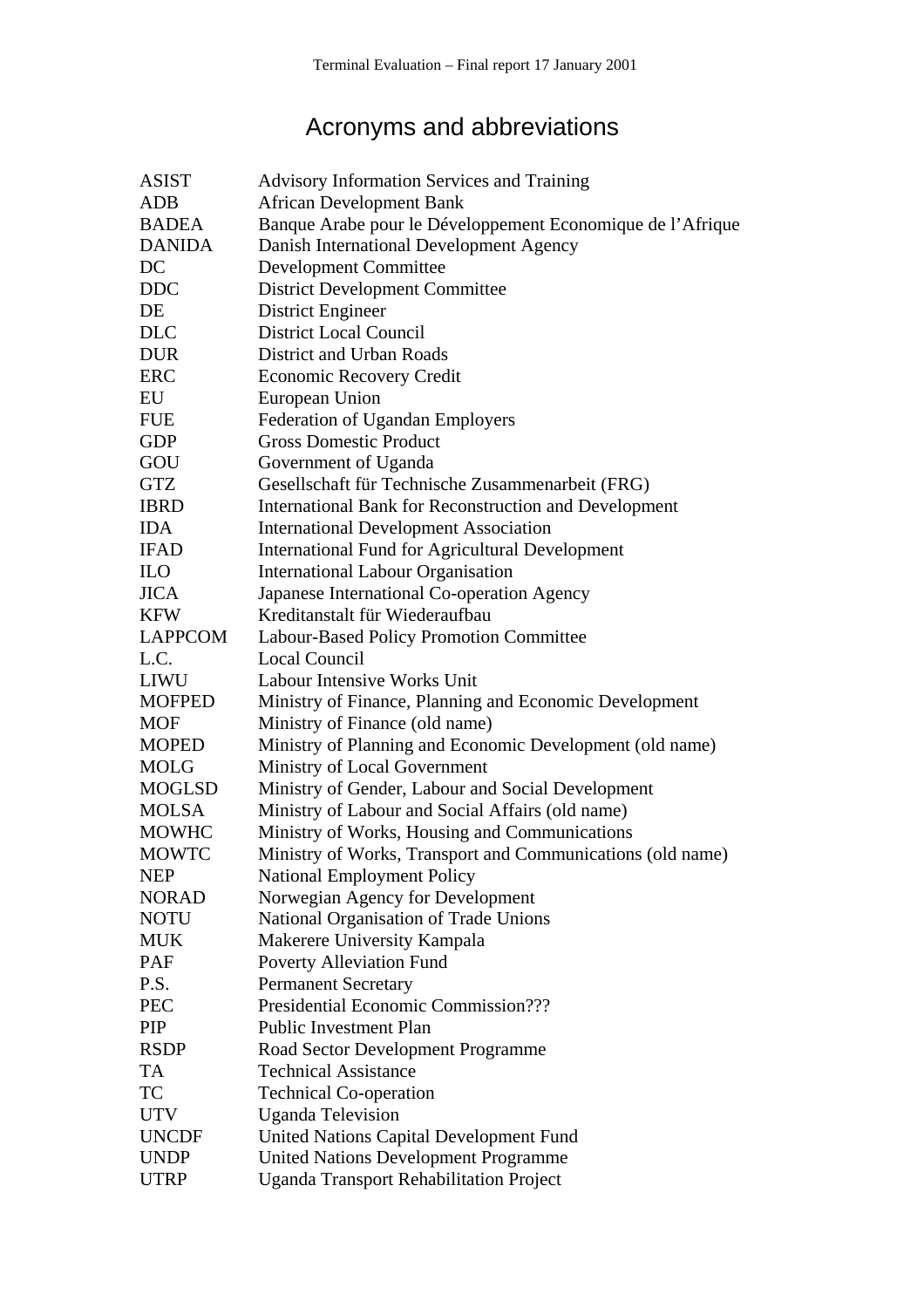## Fiscal Year

1 July - 30 June

# Currency Equivalents

| $US$1,00 =$ | Ug Shs $1,070$ | (at project identification September 1996) |
|-------------|----------------|--------------------------------------------|
| $US$1,00 =$ | Ug Shs $1,130$ | (as per project document December 1997)    |
| $US$1,00 =$ | Ug Shs $1,500$ | (at mid-term review MTR October 1999)      |
| $US$1,00 =$ | Ug Shs $1,780$ | (at terminal evaluation December 2000)     |



### **UGANDA**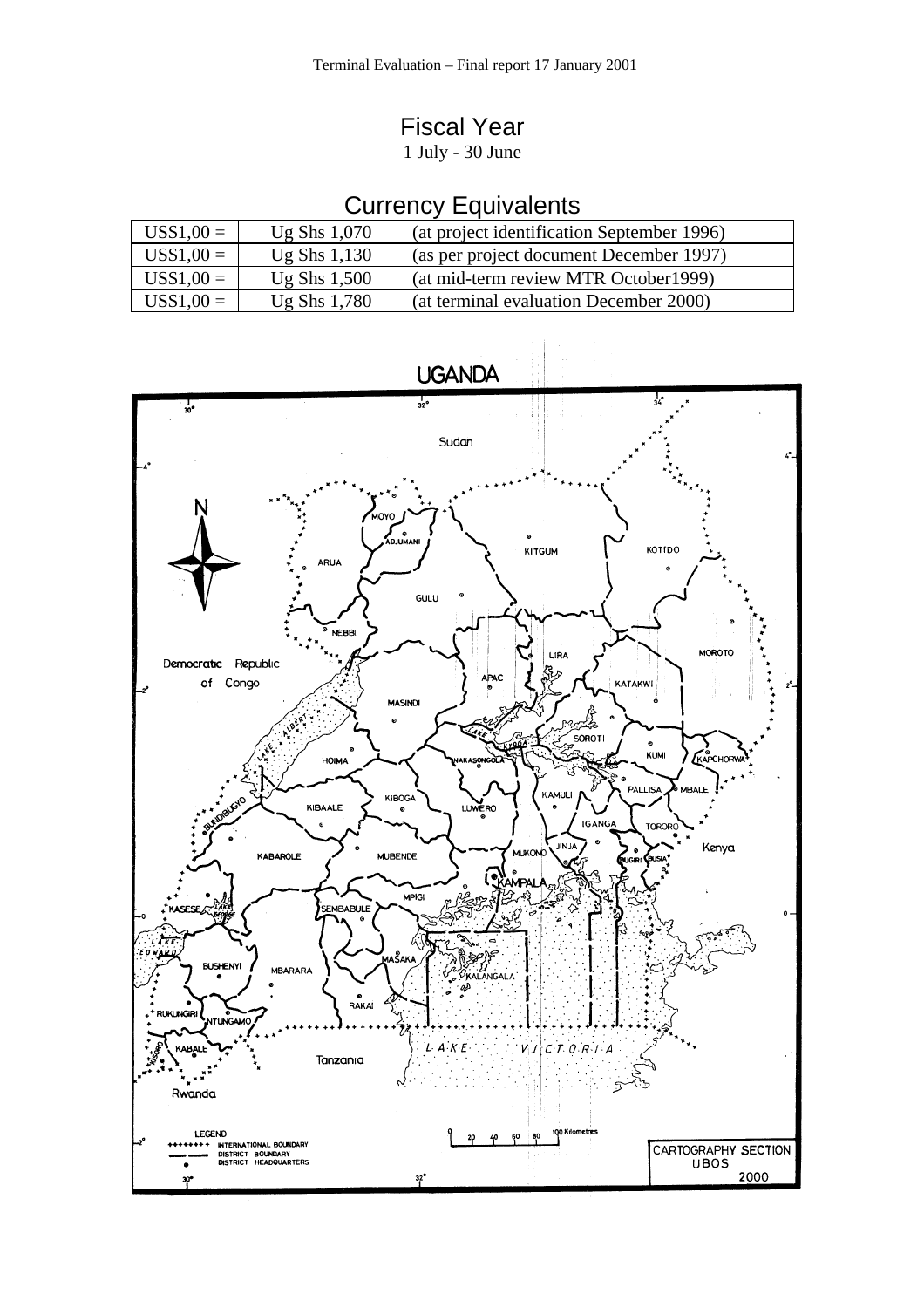### Table of Contents

|                | 2.1                                                                              |    |
|----------------|----------------------------------------------------------------------------------|----|
|                | $2.2\,$                                                                          |    |
|                | 2.3                                                                              |    |
|                | $2.4\_\_$                                                                        |    |
| 3 <sup>1</sup> |                                                                                  |    |
|                |                                                                                  |    |
|                | Objective No. 1 Labour-based approaches are integrated into the<br>3.1.1         |    |
|                |                                                                                  |    |
|                | Objective No. 2 Technical and administrative capacity to implement<br>3.1.2      |    |
|                | labour-based works has been created in District Councils and the private sector9 |    |
|                | Objective No. 3 The knowledge about labour-based works for<br>3.1.3              |    |
|                | employment generation has increased among decision-makers and the general        |    |
|                |                                                                                  |    |
|                | 3.1.4 Objective No. 4 Labour-based techniques and the use of local               |    |
|                |                                                                                  |    |
|                | 3.2                                                                              |    |
|                | 3.2.1                                                                            |    |
|                | 3.2.2                                                                            |    |
|                | 3.2.3                                                                            |    |
|                |                                                                                  |    |
|                |                                                                                  |    |
|                | 3.4.1                                                                            |    |
|                | 3.4.2                                                                            |    |
|                | 3.4.3                                                                            |    |
|                | 3.4.4                                                                            |    |
|                | 3.4.5                                                                            |    |
| 4              |                                                                                  |    |
|                |                                                                                  |    |
|                | 4.1.1                                                                            |    |
|                | 4.2 Linkup with other development efforts (HIPC, PAF, UNDP Country               |    |
|                | programme 2000-2004)                                                             | 20 |
| 5              |                                                                                  |    |
|                | 5.1                                                                              |    |
|                | 5.2                                                                              |    |
|                | 5.3                                                                              | 22 |
| 6.             |                                                                                  |    |
|                | 6.1                                                                              |    |
|                | 6.2                                                                              |    |
|                | 6.3                                                                              |    |
|                | List of oppoves                                                                  |    |

### List of annexes

### 1. TOR

- 2. Activities
- 3. Persons met
- 4. Documents consulted
- 5. Logical framework of the initial project document
- 6. Revised logical framework of the mid-term review MTR report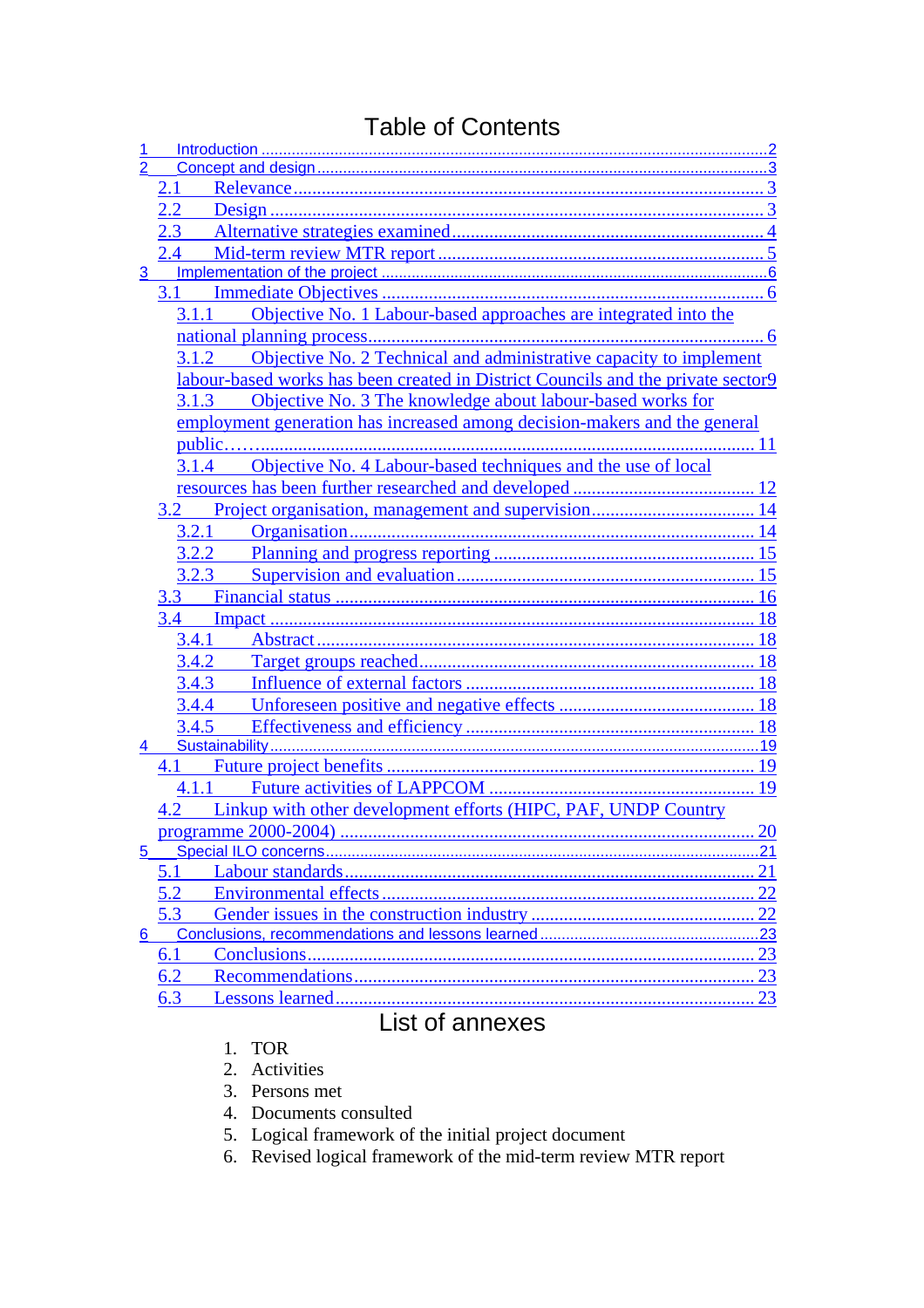# <span id="page-4-0"></span>**1 Introduction**

In 1981, the Government of Uganda (GOU) and the ILO launched the Labour Intensive Special Public Works Programme. This led to a number of field projects being carried out, whereby it became increasingly apparent that a more consistent policy approach was required. The GOU's Poverty Eradication Action Plan for instance, explicitly recommends the use of labour-based methods in its strategy for both economic and social development. The strategy, supported by a large number of influential donors, emphasises economic growth, decentralised government and privatisation for a number of sectors.

This led to the eventual establishment of an inter-ministerial committee called LAPPCOM (Labour-based Policy Promotion Committee), supported under the present project by ILO with financial assistance of DANIDA and GOU.

The objective of LAPPCOM is to contribute to the Government's efforts to promote employment generation, poverty reduction and economic development. The main tasks are to formulate a comprehensive labour-based policy for public investments, as well as to initiate and coordinate capacity building activities for implementation of this policy.

With the project coming to a close in the beginning of 2001, the present final and independent evaluation has been organised.

The evaluation team started its work in Uganda on 4 December 2000. The team had meetings with all the concerned parties, studied the available documentation and made several field visits. A debriefing with LAPPCOM and the donors concluded the mission in Uganda on 14 December 2000. The debriefing in Geneva at the ILO headquarters took place on the following day December 15. The draft report was commented upon by all parties and the present final report takes into account the different comments.

The evaluation team expresses its appreciation and thanks to the LAPPCOM members, the project staff and all other persons met for their cooperation and support.

The evaluation team was composed of Eng. Joseph B. Mutabazi, Government Representative and Eddy Bynens, International Consultant.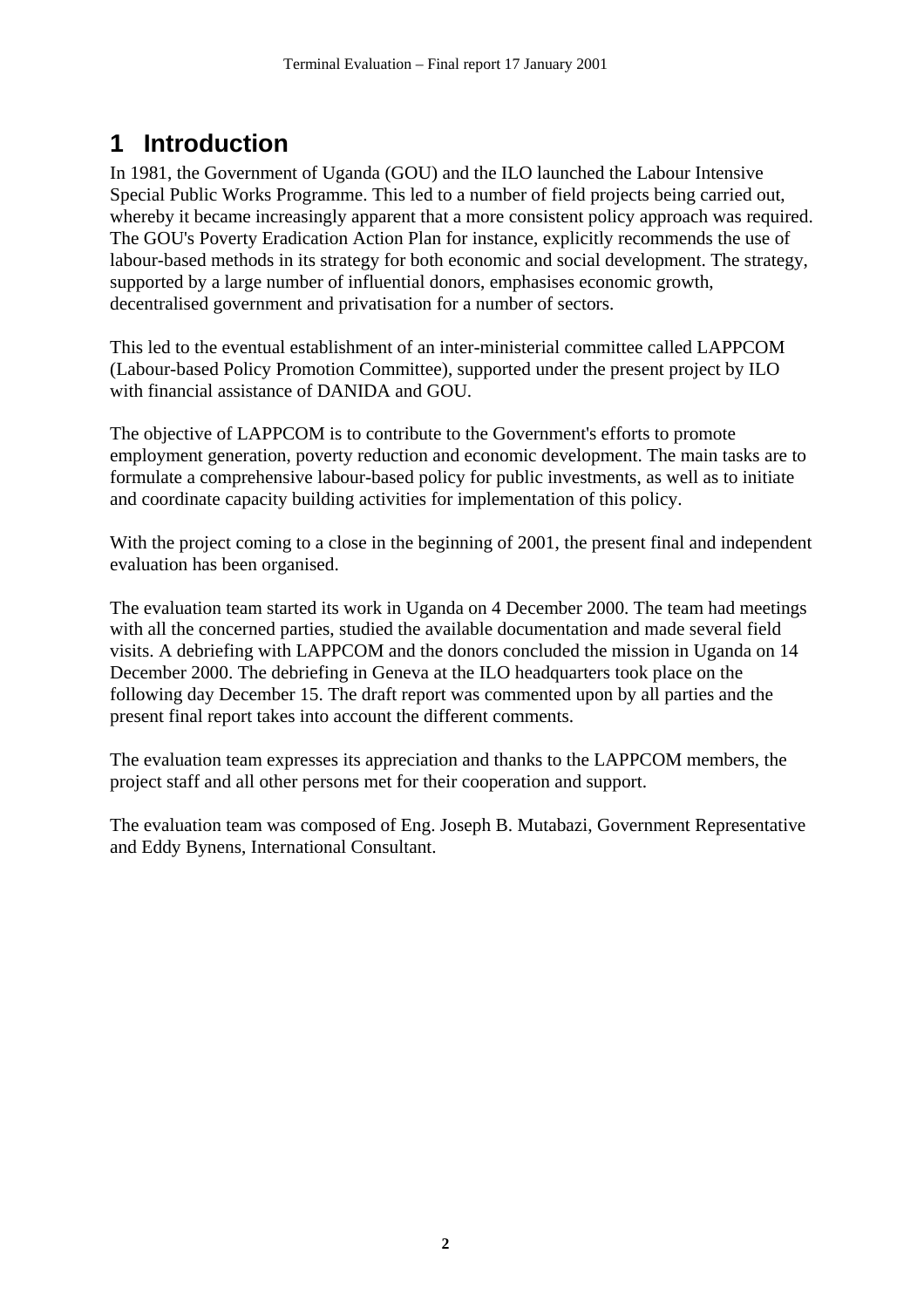# <span id="page-5-0"></span>**2 Concept and design**

### *2.1 Relevance*

Since 1987 the Ugandan economy has registered global GDP growth well above the average of the sub Saharan countries. However despite this successful macro-economic performance the economic growth has not fully translated into improved socio-economic welfare of the population in general. High poverty indices and massive unemployment continue to preoccupy the Government and the National Poverty Eradication Action Plan (NPEAP) stresses employment creation as one of the major factors in eradicating poverty.

Studies executed by the project have confirmed the potential for employment creation by the use of labour-based methods, but these studies have also highlighted the need for affirmative action to promote labour- based methods.

The problems addressed by the project (i) lack of national policy and planning; (ii) reduced capacity to implement labour-based works, and (iii) bias against labour-based methods, continue to be a major concern. Therefore the objectives of the project are relevant and the project concept remains valid.

The initial request for the project came from Government officials of the Ministry of Finance who felt that the Ministry should be involved with policy matters related to labour based methods rather than physical works execution. Since the start of the project, its objectives have been increasingly adopted by more government and private sector actors and national ownership of the project has steadily increased.

### *2.2 Design*

The Ministry of Finance created the Labour-based Policy Promotion Committee (LAPPCOM) in mid 1997. The project was conceived as support to the secretariat of the committee. The strategy of the project was to identify and remove bottlenecks that prevented the realization of the full potential of the effective use of local resources in the infrastructure sector. Considering the different types of bottlenecks identified, four immediate objectives were formulated and outputs and activities defined (see annex 5).

During the mid-term review MTR the project design was examined and following observations were made in the MTR report:

*Quote: "The project document does in general follow the ILO guidelines for project design; i.e. it includes most of the sections required. However, the sections dealing with assumptions and indicators are missing. This has complicated the evaluation. Furthermore certain sections are weak, including: (i) the input section where it is almost impossible to link specific inputs with activities and outputs, and (ii) the reporting section, which does not specify the required progress reporting formats and intervals." Unquote.*  These observations are valid.

#### The mid-term review MTR report continues:

*Quote: "The core project design consists of the logical framework: objectives, outputs, activities and inputs. However, the present design is not quite logical. First of all it is quite complicated with no less than four different immediate objectives and 15 outputs, secondly and most importantly the inputs supplied in the project do not provide a sufficient basis for*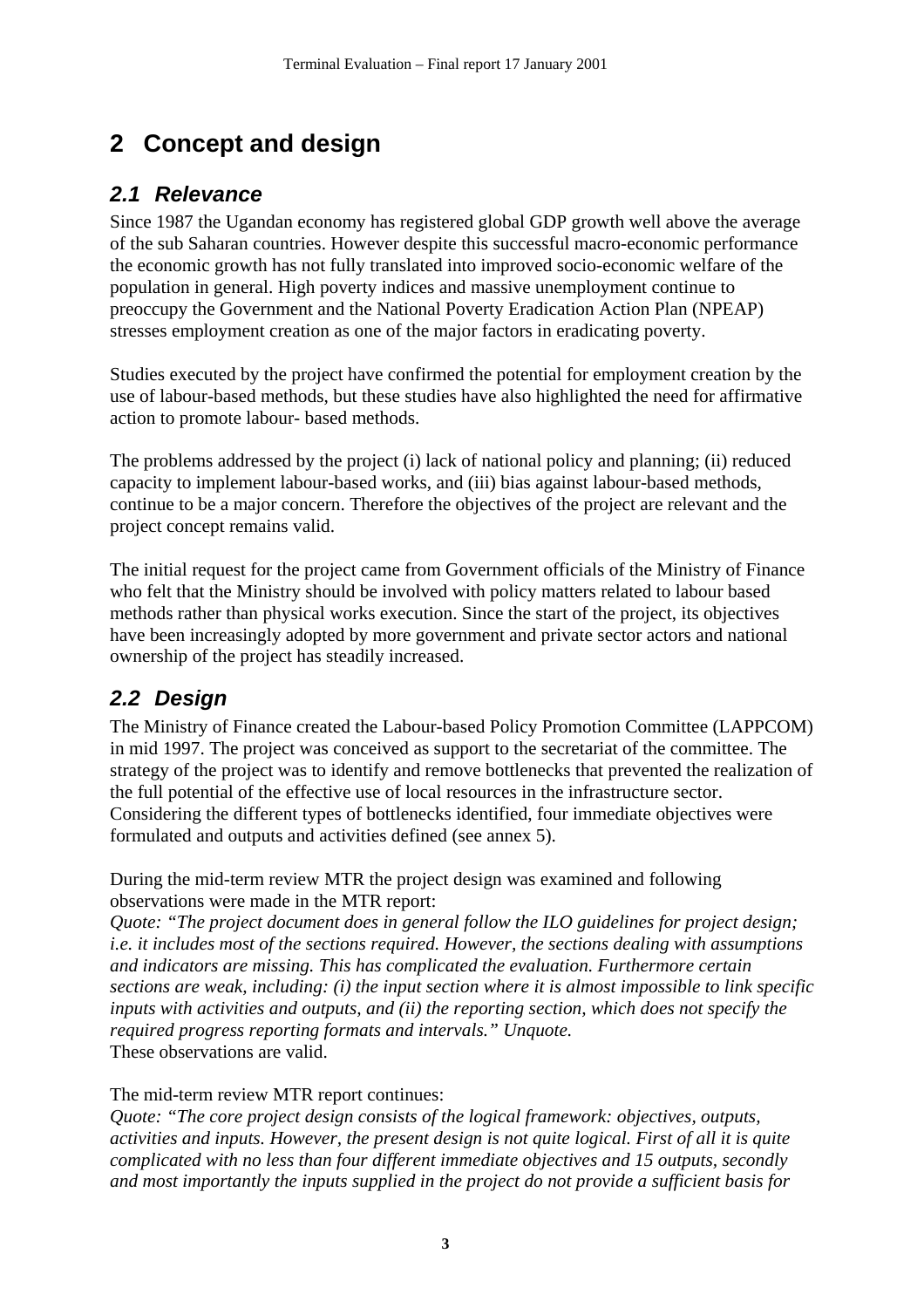<span id="page-6-0"></span>*the achievement of the two immediate objectives: n° 2. "Technical and administrative capacity to implement labour-based works has been created in district Councils and the private sector"; and n° 4. : "Labour-based techniques and the use of local resources has been further researched and developed". Unquote.* 

The terminal evaluation team is of the opinion that the four objectives and fifteen outputs are justified by the different types of bottlenecks, but the MTR report is right in stating that adequate resources were not supplied to carry out all the scheduled project activities and to produce the expected outputs. The terminal evaluation team learned that during project formulation a project document was prepared with a 1 million dollar budget, this budget consisted of three parts: GOU, ILO and Danida bilateral. The Danida budget was the operational part of the budget of what was clearly supposed to be a joint ILO-DANIDA effort, with Danida bilateral providing funding for training, test-works, production of manuals and provisions for a high-level workshop and ILO mainly providing the project staff. The Danida budget however was never approved and was removed from the project document without adjusting the outputs and activities, except that an activity was added: the project had to look for additional funds. An unfortunate fact was that the project document did not state clearly which activities were funded and which activities would have to be funded by the additional funding.

The evaluation mission has also compared the project document with the identification mission's report dated 14 October 1996. The following major differences can be observed:

- Under the first immediate objective: "labour-based planning", activities related to the introduction of the employment content into the planning and selection of new investments (by the Development Committee) were sidelined and general policy formulation was favoured in the project document.
- Under the second immediate objective: "capacity building", activities related to the promotion of training of the private sector (small local contractors and consulting companies) were left out and the outputs were concentrated on the production of manuals for the district councils' staff.
- Under the third immediate objective: "Advocacy", activities were strongly curtailed to: preparing a PR strategy, preparing and airing a video, holding a workshop and prepare press releases in relation with the introduction of the manuals. All other activities were removed.

These differences can be explained by the fact that some activities had to be dropped because of the reduced funding. However the evaluation mission found that these activities were justified and necessary in order to achieve the stated objectives, is was therefore unfortunate that they were not included in the project document.

### *2.3 Alternative strategies examined*

Support by the ILO of the labour-based approach dates back to the creation in 1981 of the Labour-Intensive Works unit (LIWU). The unit is behind the success of many multi-sectoral labour-intensive and community-based projects which encompass all types of rural works; feeder roads, village infrastructure, water supply, sanitation, self-help housing, and afforestation. However impact of these projects was limited to the sector and geographical area of each project. During the preparation of the project, strategies of the previous projects were examined and a new strategy was adopted in order to achieve a nation-wide and more sustainable impact. The impact of the project justifies the selected strategy.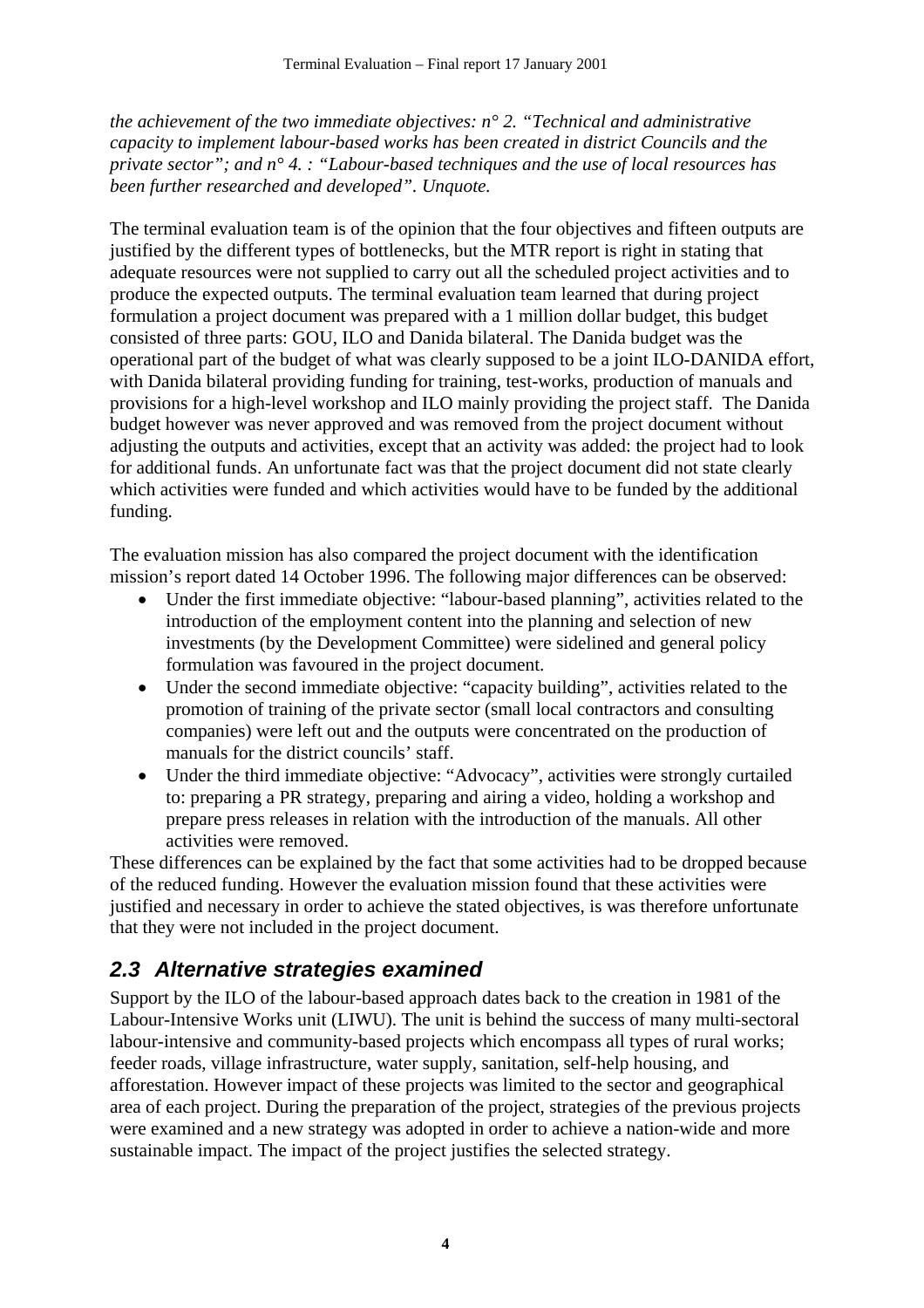### <span id="page-7-0"></span>*2.4 Mid-term review MTR report*

The mid-term review MTR concluded its comments on the project design by stating that there was a need to streamline the project design by removing the objectives 2 and 4 and most of the associated outputs and activities. The report included a new logical framework (see annex 6) that has been used by the project since the end of 1999. Taking into account the limited resources and the activities already implemented the recommendations of the mid-term review MTR were justified and focussed the project's activities on labour-based planning and advocacy.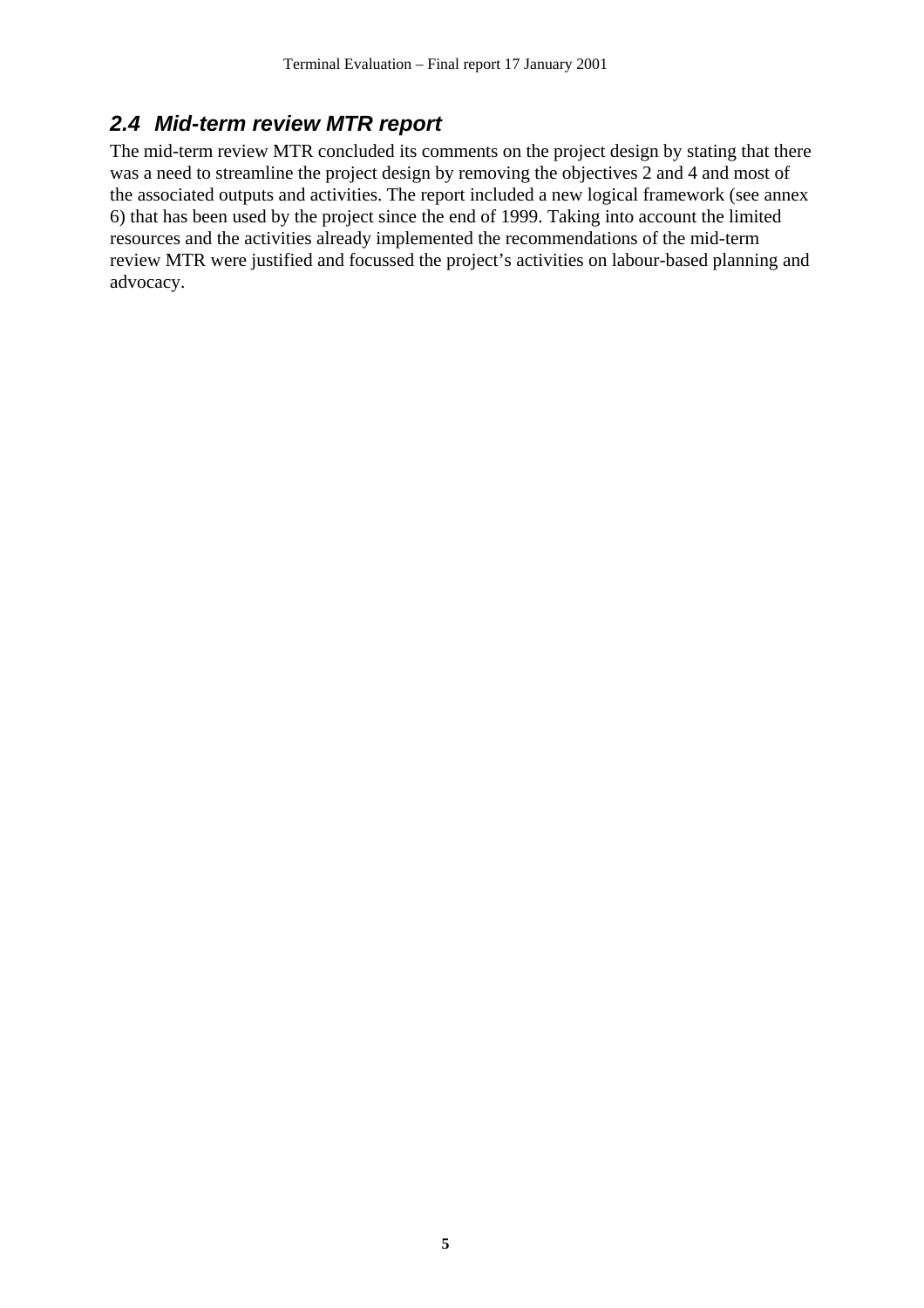# <span id="page-8-0"></span>**3 Implementation of the project**

### *3.1 Immediate Objectives*

The immediate objectives of the project were:

- Labour-based approaches are integrated into the national planning process;
- Technical and administrative capacity to implement labour-based works has been created in District Councils and the private sector;
- The knowledge about labour-based works for employment generation has increased among decision-makers and the general public
- Labour-based techniques and the use of local resources has been further researched and developed

#### **3.1.1 Objective No. 1 Labour-based approaches are integrated into the national planning process**

To ensure the achievement of this objective specific outputs were required. These were:

#### Output 1.1: A Position Paper on the constraints on labour-based contracting.

The activities leading to this output were defined as follows:

- Establish an inter-ministerial Labour-Based Policy Promotion Committee (LAPPCOM) with MPED, MOLG, MOWTC and other relevant ministries as members.
- Carrying out survey on existing labour-based projects and draft Position Paper.
- Commission a study to recommend ways to remove the identified (technical, administrative, legal and capacity-related) constraints.

*Progress Achieved* 

- i) LAPPCOM (with professional staff to manage the secretariat) at MOFPED was set up in September 1997 and started business on  $30<sup>th</sup>$  April 1998 when they held their first meeting. The committee was initially composed of representatives from MOLG, MOWTC, MOLSW and MOF. LAPPCOM's membership was later expanded to include stakeholders such as NOTU, FUE, Private Sector Foundation, Association of Contractors, MUK, etc. while maintaining contact with relevant organisations like the Decentralisation Secretariat. LAPPCOM has since held fourteen (14 No.) meetings during which a wide range of issues has been discussed, decisions taken and actions to organise and carry out activities like seminars, workshops and training sessions on labour-based methods, put in place.
- ii) The survey on the use of labour-based methods in districts was completed in April, 1998 paving way for the drafting of the Position Paper. Note that the intention was to update the Position Survey yearly, this has not been done because it was expected to be undertaken by DANIDA/DUR consultants.
- iii) The Position Paper was drafted (dated September 1998) and discussed.
- iv) A Labour-based Constraints Study was commissioned in September, 1998 to identify technical, administrative, political and possibly legal constraints to the use of labour-based techniques in five selected districts. The submitted Draft Study Report however lacked substance and was therefore of little or no use.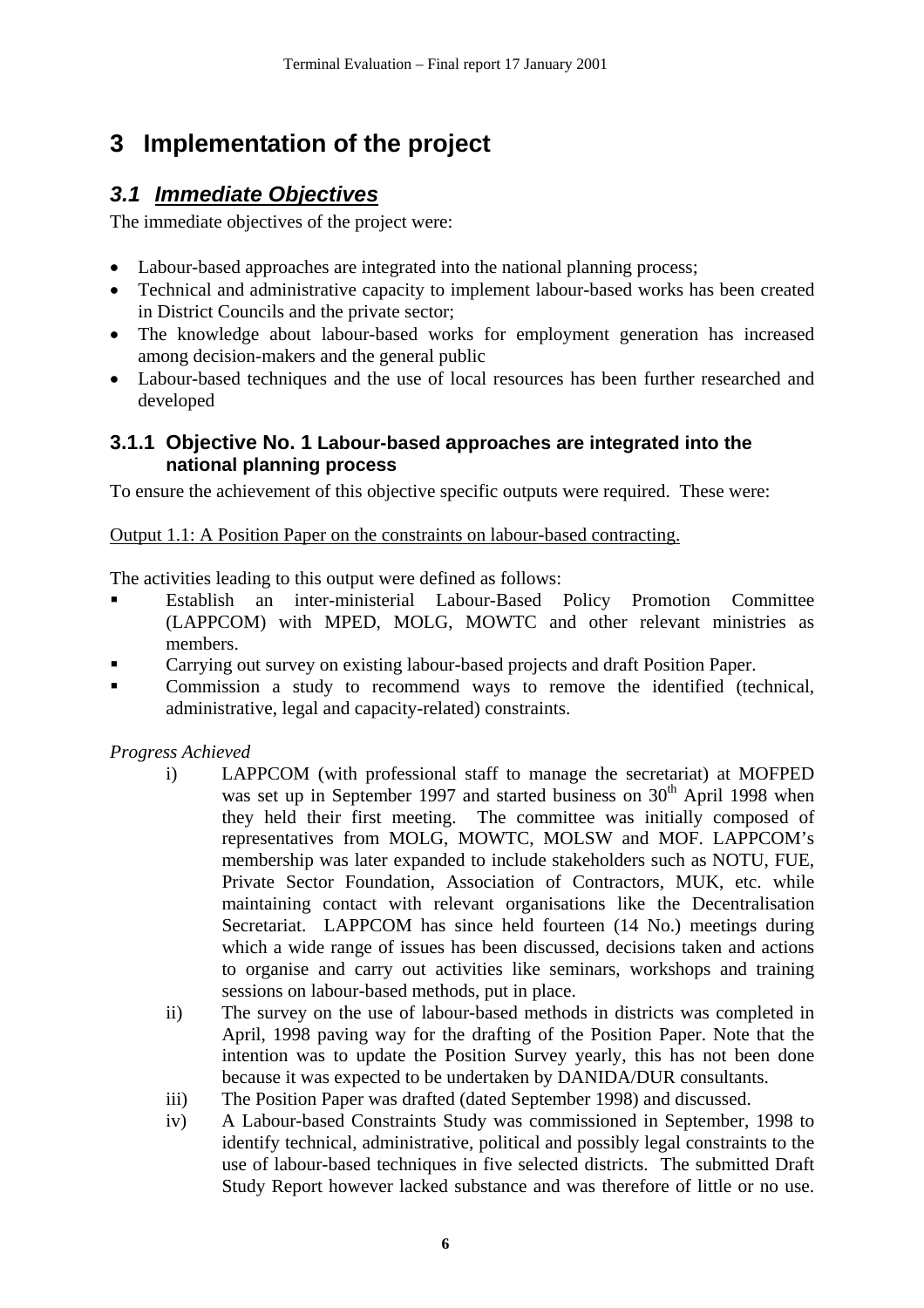From the Position Survey, the Position paper and existing literature from other countries but relevant to the Uganda situation, LAPPCOM has been able to put in place documentation on labour-based constraints.

#### *Evaluation*

The committee was established and started functioning in a satisfactorily way after the MTR recommendations were implemented. The initial baseline position survey was prepared but will become a useful document only if the project prepares an updated survey before the end of the project.

#### Output 1.2: Policy Paper on Labour-based approaches as a means of generating employment.

The activities leading to this output were set out as follows:

- 1.2.1 Set the agenda, obtain policy inputs from ministries on technology choice; macroeconomic aspects; remuneration practices; private sector involvement; working conditions. Co-ordinate formulation process.
- 1.2.2 Launch special studies as necessary; include recommendation of ways to ensure that new projects are screened for their employment creation potential and in line with policy.
- 1.2.3 Draft policy paper and circulate to relevant government departments for comments.
- 1.2.4 Revise as necessary and present to Development Committee for adoption.

#### *Progress Achieved*

- i) LAPPCOM worked out the following:
	- a) Constraints Study on Labour-based techniques (see above)
		- b) Cost Benefit Study which was completed in April 1999. This study was published by the ILO in June 1999 as SETP-6 (Socio-Economic Technical Paper): "An opportunity for employment creation: labour-based technology in road works – the macro-economic dimension - UGANDA".
	- c) A Draft Policy Proposal for discussion by stakeholders
- i) During their meeting of 26 May, 1999, LAPPCOM examined and made comments on the Progress Report No. 2 specifically, LAPPCOM was concerned that the need for job creation had not received an impact. Note was made of aspects constituting that state of affairs and the meeting set itself a way forward which included holding a workshop to discuss the draft policy proposal with districts/stakeholders to take place in July – August 1999. The workshop was however held on 21-23 March 2000 in Mbale and was combined with other issues.
- ii) During discussions with the mid-term ET, it was agreed that because of the limited project resources the project would not adequately prepare the National Employment Policy (NEP) for the MOFPED as had been suggested but it should provide expertise in the improvement of the EP and intensively discuss the proposed Labour-based Policy with the social partners to ensure its incorporation in the proposed National Employment Policy. After several changes of the responsible ministry, the responsibility of preparing the NEP was finally given to the MOGLSD in close collaboration with MOFPED by the Cabinet of the Government of Uganda. The final draft was completed in November 2000 with major inputs from LAPPCOM who also funded a national consultant involved with the drafting.

#### *Evaluation*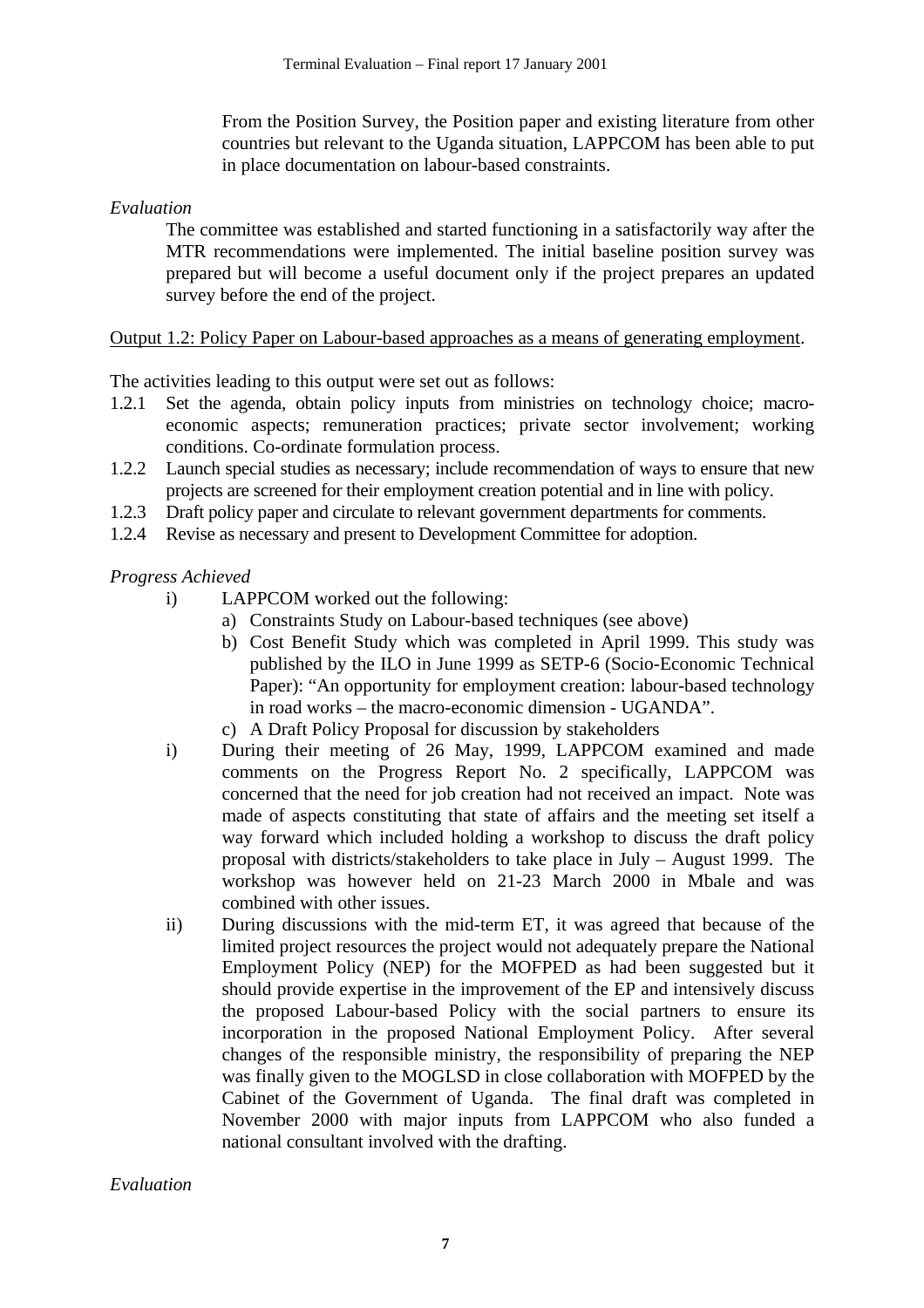The cost-benefit study is of high quality but it is mainly a tool to be used in the advocacy work and more should be done in this respect. The labour based employment policy paper has become the National Employment Policy, this has clear advantages as far as ownership is concerned, and the document contains many references to the labour based approach, on the other hand these references are diluted in this document of a more general nature. It remains to be seen what the impact will be of this document once it has been approved. Unfortunately no efforts have been made so far to screen projects according to their employment creation potential.

Output 1.3: Inputs to the formulation of a national poverty eradication strategy.

The activities here were:

- 1.3.1. Participate in the work of the Task Force on Poverty Eradication and present concrete proposals to show how labour-based works will bring jobs to the poorer un-and underemployed in mainstream programmes.
- 1.3.2. Eventually assist in the design of special labour-based employment projects as a part of poverty alleviation programme.

#### *Progress Achieved*

The project has participated in:-

- iii) preparation to the annual Background to the Budget particularly that of 1999/2000 on Employment for Poverty Eradication;
- iv) Annual rolling of the Public Investment Plan (PIP);
- v) Preparation of Poverty Eradication Action Plan (PEAP); and,
- vi) Use of conditional grants for district roads with clear recommendation for the use of labour-based methods.

Agencies/institutions assisted by LAPPCOM in programme design include METC, EU, CARE, USAID/VOCA in Mubende district and the utilisation of PAF in feeder road maintenance

#### *Evaluation*

The participation of LAPPCOM in the preparation of the PEAP was very successful and has resulted in many references to the labour based approach in this document. Participation in the PIP was less successful since no criteria were introduced to screen projects to be included in the PIP according to their employment creation potential. But the most immediate impact was obtained when LAPPCOM's recommendation was accepted for the implementation of conditional grants from PAF for rural roads rehabilitation by labour based methods.

#### Output 1.4: Co-ordinated Policy Formulation

The activities for this input were:

- 1.4.1 Assist Development Committee in the co-ordination of employment policy related to the use of labour and other local resources.
- 1.4.2 Act as clearing-house for screening new project proposals for employment generation potential, calculate different technological alternatives, and assist in redesigning as required.
- 1.4.3 Assist line ministries participating in LAPPCOM with employment aspects of their medium and long-term programmes (e.g. Ten-Year Plan for rural feeder roads).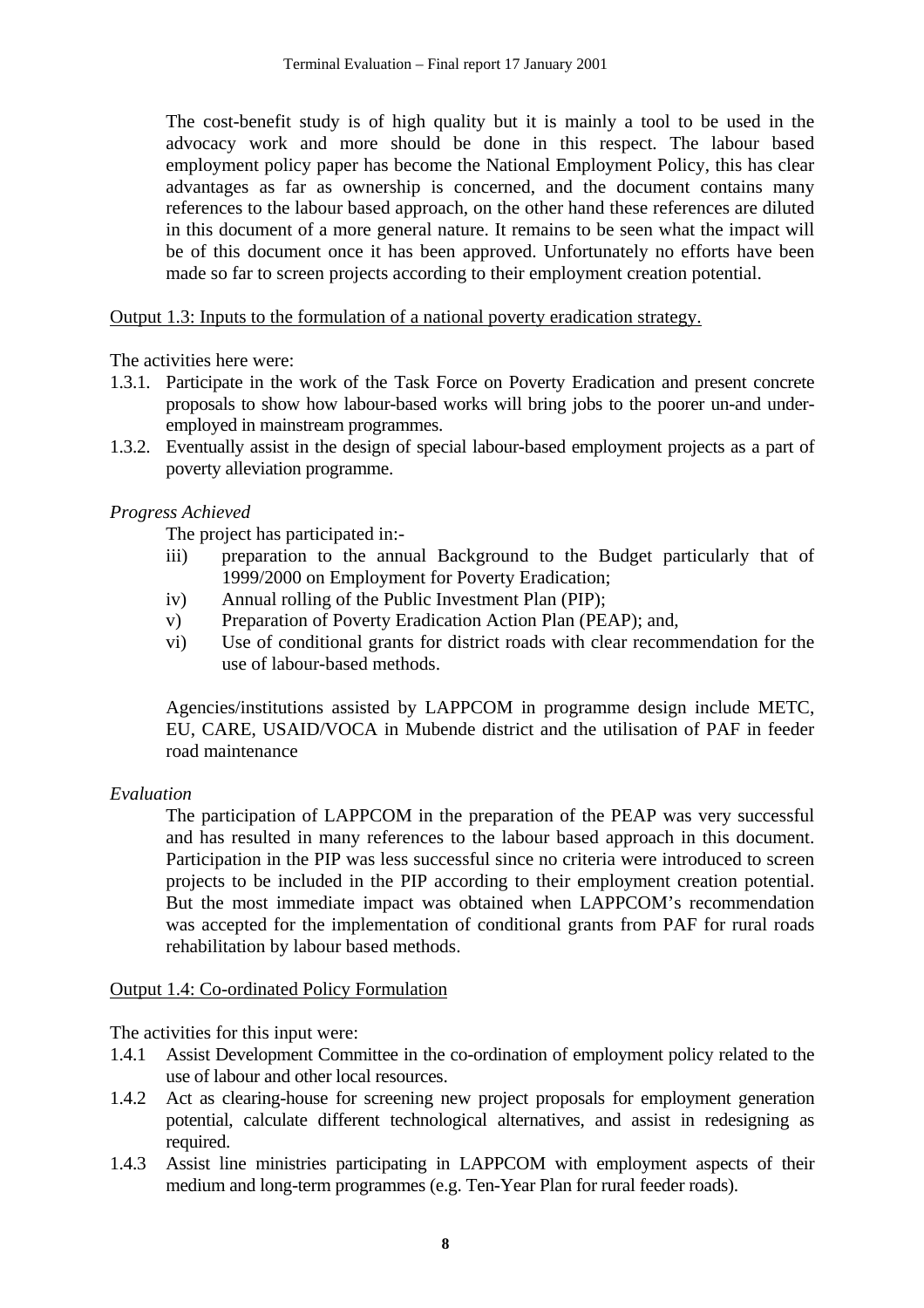#### <span id="page-11-0"></span>1.4.4 Assist in rolling of Public Investment Plan.

#### *Progress Achieved*

The project continues to contribute to Central Government decision-making by assisting in the annual review of the Public Investment Plan which review focuses on poverty alleviation and employment creation. The project also continues to liaise with and advise donors during appraisal missions organised by/or with donors.

- Contribution to the MOWHC's White Paper on sustainable maintenance of district, urban and community access roads Oct. 2000
- Contributed to final draft of NEP November 2000.
- Finalising in conditions for district grants for feeder roads rehabilitation and maintenance;
- Drafting "Jobs for Africa" Country Action Plan for Uganda.

#### *Evaluation*

It appears from the above that some progress has been achieved but LAPPCOM is still far away from achieving the status of a clearing house for screening new projects for employment creation potential.

#### **3.1.2 Objective No. 2 Technical and administrative capacity to implement labour-based works has been created in District Councils and the private sector**

The achievement of this objective required the following outputs:-

#### Output 2.1: Services for supplementary support to labour-based programmes identified.

For this output the following activity was defined:

2.1.1 Detail supplementary support for a smooth and wider implementation of labour based programmes.

#### *Progress Achieved*

Training needs assessment was carried out and is contained in the position survey report of April, 1998.

#### *Evaluation*

LAPPCOM should have examined all the actions required as a result of the constraints study (a.o. assessments of the contracting and payment system).

This was not done because LAPPCOM members agreed with recommendations of the mid-term review. Of special note among these recommendations was the need to streamline the project design; and to remove the unachievable objectives 2 and 4 and most of the related outputs and activities. The project therefore re-oriented itself and concentrated on objectives 1 and 3 and the objectives 2 and 4 were dropped.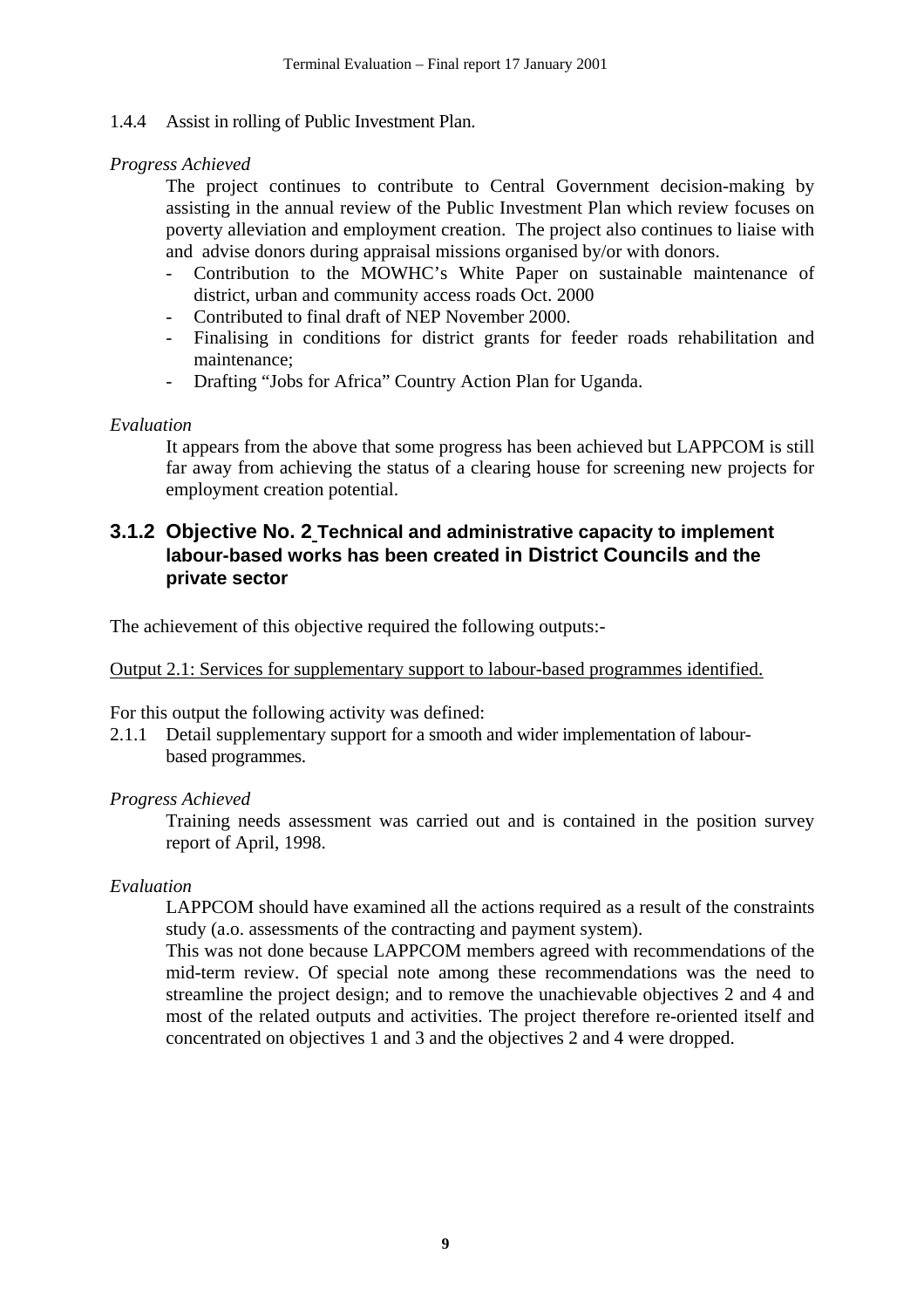Output 2.2: Sources of funding and institutions capable of providing services in 2.1 identified and formalised.

Activities earmarked for this output were:-

- 2.2.1 Identify other sources of finance to provide support required in 2.1.1.
- 2.2.2. Assess the availability and willingness of established public or private institutions to provide long-term support to implementation of labour-based programme.

#### *Progress Achieved*

The project had contacts with the Danish embassy that gave strong indications that the required additional funds would be provided through the second phase of the DANIDA road sector project. This second phase was to be started in 1998 but was delayed to 1999 and then it appeared that no specific funds were included for LAPPCOM. The project did not make any other efforts to secure additional funds.

#### *Evaluation*

With hindsight it appears that the project should have tried to secure funds from different sources rather than relying only on promises by the Danish embassy. Therefore the conclusion is that not enough efforts have gone into this activity. During the MTR objective 2 was removed and therefore the above activities were stopped.

Output 2.3: Systematic review of on-going labour-based projects in order to establish best practices and facilitate the exchange of experience; use best practices in preparation of manuals.

The activities defined here were:

- Commission consultant to establish best practices; study and present in workshop for labour-based projects.
- Use results of study as base for manuals.

#### *Progress Achieved*

This was not implemented as objective 2 was removed from the project during Mid Term Review MTR before these activities were started.

*Evaluation* 

No activities.

Output 2.4: Manual on technical aspects, works organisation and working conditions in labour-based feeder roads construction, spot rehabilitation and routine maintenance produced for possible distribution to all district councils in Uganda.

Output 2.5: Manual on community infrastructure works, including water supply & sanitation, buildings, and village access crossings produced and distributed to all district councils in Uganda; includes community contracting, rules guiding community contribution versus paid employment, and maintenance committees for completed infrastructure.

Output 2.6: Manual on administrative procedures and legal aspects in private sector execution of labour-based works produced and distributed to all district councils in Uganda.

The activities earmarked to achieve these outputs were: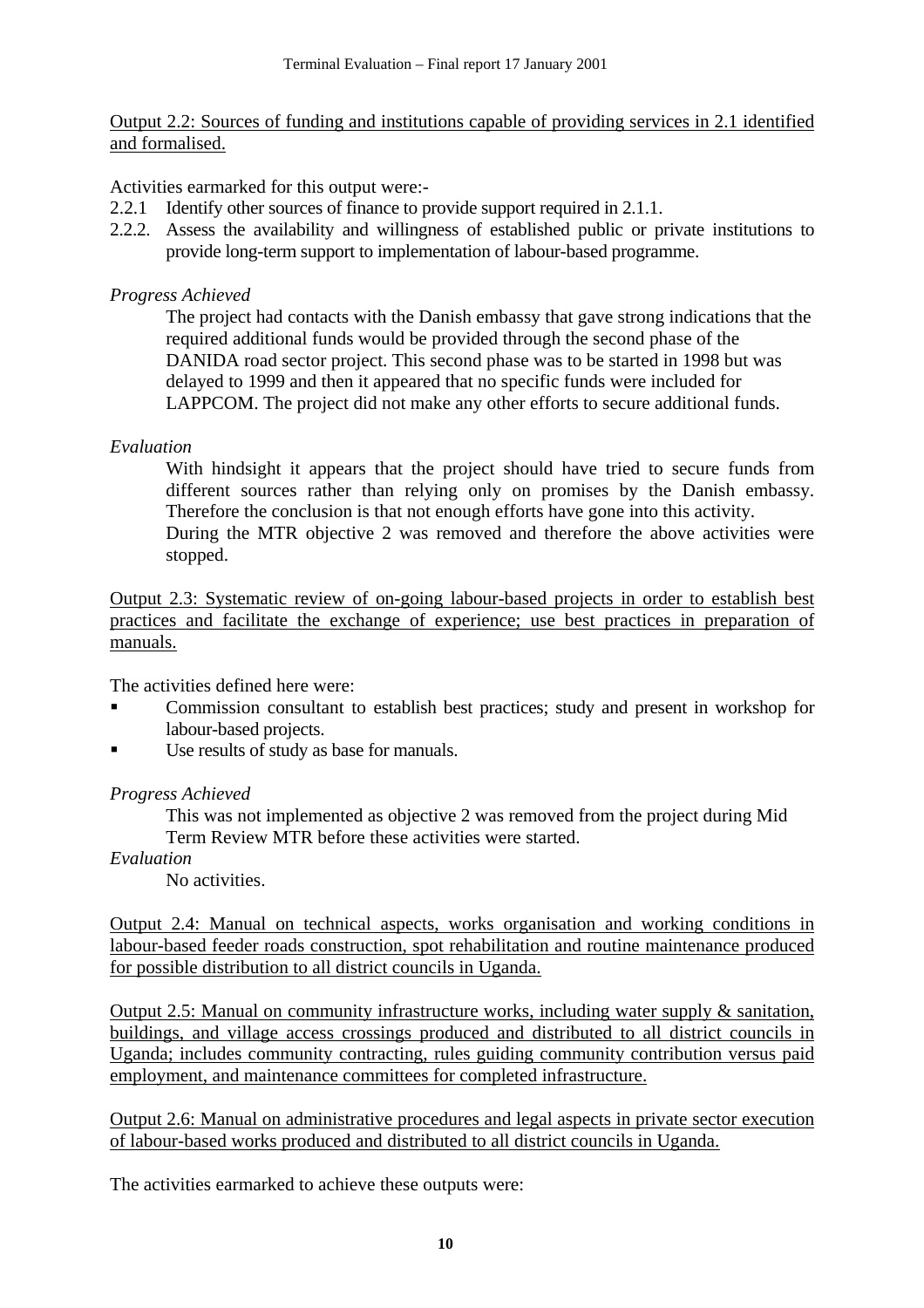- <span id="page-13-0"></span>2.4.1 Commission drafting and production of three manuals to consultants.
- 2.4.2 Develop communication strategy in order to ensure that manuals are appropriate for their purpose; visit district councils to test draft manuals in the field, give presentation on the use of manuals and respond to queries; revise manuals as required.
- 2.4.3 Finalise and launch manuals.
- 2.4.4 Identify source of funding for distribution of manuals nation wide.
- 2.4.5 Obtain additional suitable materials (such as posters and pamphlets) from ILO, introduce in selected councils, obtain feedback; distribute widely.
- 2.4.6 Assist district councils in the introduction of labour-based techniques on request.

#### *Progress Achieved*

By March, 2000, District Roads Manuals had been prepared, photocopied and distributed to the districts. Another lot of Labour-based Feeder Roads Manuals, which had been prepared and revised, were launched at the national workshop in Mbale 21- 23 March 2000. The launching of the manuals was later followed up with regional workshops planned to discuss comments from various district stakeholders. The workshops took place in Jinja, Lira, Masaka and Mbarara. One of the major recommendations from these workshops was inclusion of 3-5 km labour-based trial works in all districts work plans using PAF. Another was the training of district supervisory staff before any labour-based works start. The training of supervisory staff in districts which had not had labour-based experience was concluded on 30/11/2000. Copies of the manuals were also supplied to MUK as reading materials. Output 2.5 was left out because it had been taken up by UNICEF in the mean time.

#### *Evaluation*

These activities have been successfully executed. It is noteworthy that although the MTR review had removed all training activities (with the exception of the production of training manuals), LAPPCOM recognised the need for training of the district staff and reintroduced this activity with much success.

#### **3.1.3 Objective No. 3 The knowledge about labour-based works for employment generation has increased among decision-makers and the general public**

The following outputs were conceived:

#### Output 3.1: Labour-based policy publicized in newspapers and on radio and television.

The activities earmarked here were:

- 3.1.1 Develop public relations strategy with the help of consultants.
- 3.1.2 Prepare 15-minute video on labour-based feeder roads construction with evidence on employment generated and foreign exchange saved.
- 3.1.3 Get the video on national television; in addition and based on the video, prepare short television spots and pay air time to have them screened on national TV.

#### *Progress Achieved*

Various communication materials were collected, analysed and developed and agreed on with the Jacaranda consultant and a budget drawn for the purpose. Authorisation for the funds was requested from ILO Geneva and received. LAPPCOM has since used the funds to prepare a comprehensive 29-minute video depicting a wide range of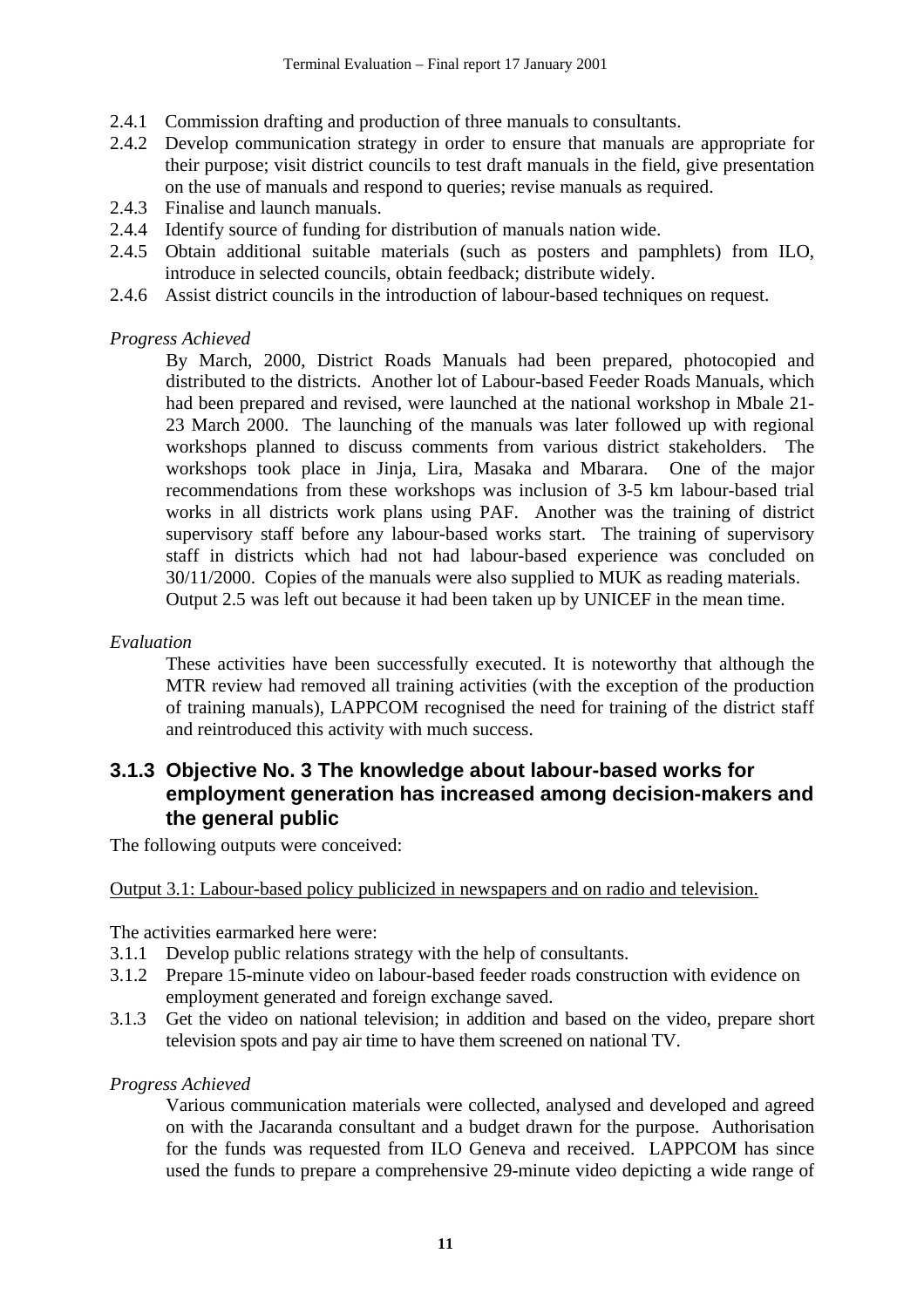<span id="page-14-0"></span>labour-based work situations where labour-based techniques were demonstrated and clearly showed the quality of work produced and the benefits to individuals as well as the general community where the works were carried out. Individual testimonies of benefits are well-documented and articulated in the video by both the beneficiaries and LAPPCOM members. This video had been screened on UTV twice by the time this terminal evaluation was carried out. A 15-minute summary video has also been produced specifically for those very busy persons or groups of persons who may not have time to view the 29-minute one. Snap shots of labour-based work-situations and beneficiaries etc. have also been produced and a contract concluded between LAPPCOM and UTV to screen those snap-shots for about one-two minutes every other day over thirty days at a prime time just before the local UTV news at 10:00 pm.

This awareness campaign will be extended to other private TV stations and the news medial to ensure that the message covers as wide a cross-section of the targeted public as possible. LAPPCOM identified the following as channels/print media for the circulation of labour-based awareness material/information:

- i) National newspapers as "Pull-outs"
- ii) Uganda Institution of Professional Engineers Journal
- iii) FUE Newsletter
- iv) NOTU Speaks
- v) MOWHC Newsletter

One article was submitted to (ii) above. A centre to be known as MWHC/LBM Documentation Centre has been planned at MWHC and a list of materials for the centre finalised with input from ILO/ASIST in Nairobi.

#### *Evaluation*

The activities have been executed (and some are ongoing) but received most attention during the last part of the project, it is therefore difficult to evaluate their impact.

#### Output 3.2: High-profile workshop to launch manuals.

The following activity was defined:

Prepare press release to introduce manuals.

#### *Progress Achieved*

A District Engineers workshop was organized and held from  $13<sup>th</sup>$  to  $18<sup>th</sup>$  August, 2000 with focus on Planning, Budgeting and Implementation of labour-based road works. The DE's attendance was 100%. The DE's appreciated the training especially in costing their work-plans and they requested that this training should be extended to Road Supervisors who practically implement road works.

#### *Evaluation*

The activities were successfully implemented and were very much appreciated by the beneficiaries.

#### **3.1.4 Objective No. 4 Labour-based techniques and the use of local resources has been further researched and developed**

To ensure the achievement of this objective specific outputs were required. These were: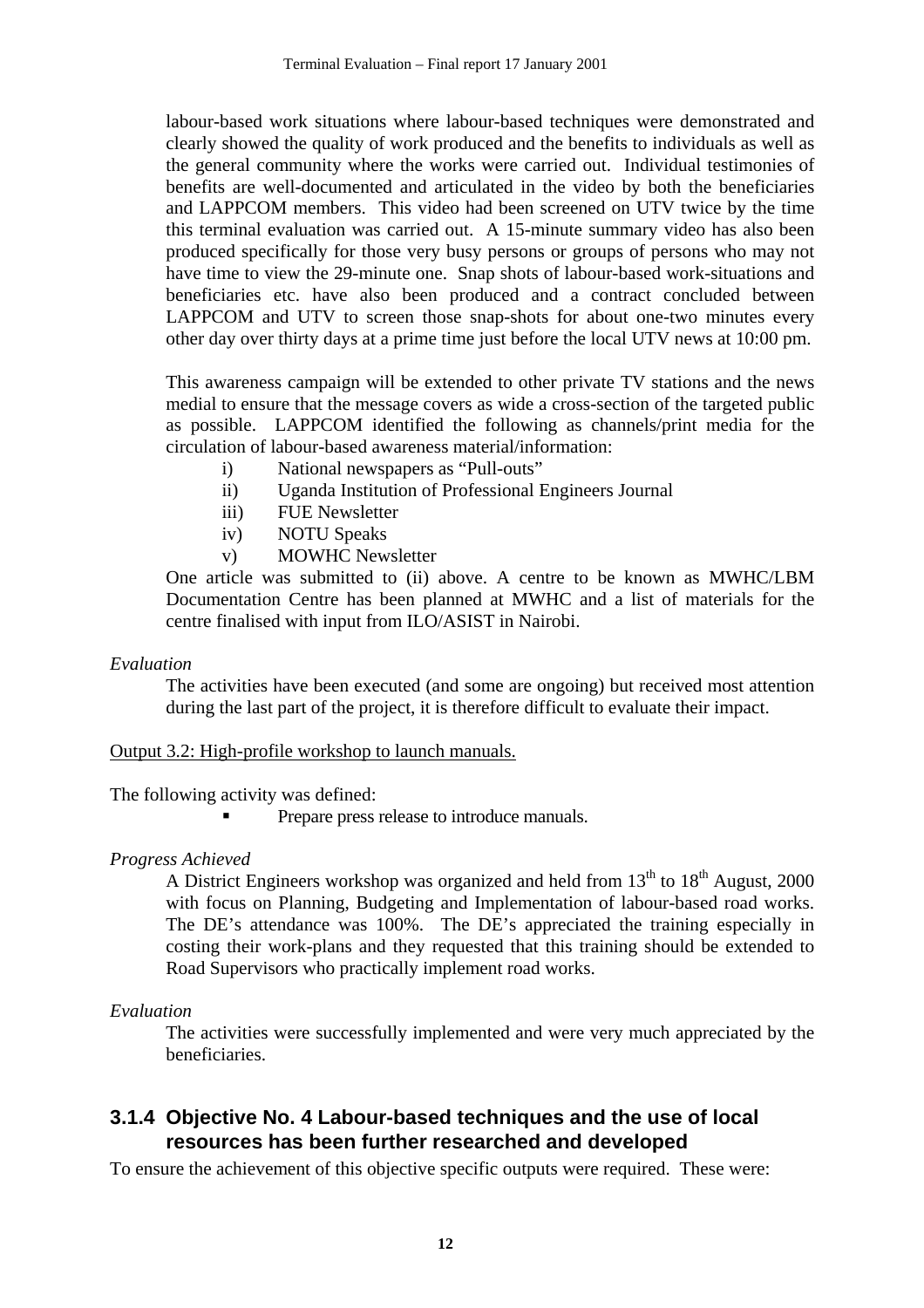Output 4.1: Three feasibility studies on labour-based techniques or the use of local building materials.

The activity defined was:-

- 4.1.1 Commission Studies as requested by LAPPCOM.
- 4.2.1 Through the technical line ministries and in close coordination with on-going programmes organise and fund feasibility studies of small-scale labour-based test works in one or two urban areas, such as hand paving of market places or access streets; solid waste management/recycling; or other works with likelihood of replication.

#### *Progress Achieved*

The mid-term ET listed objectives No. 2 and 4 as un-achievable. This position was accepted by LAPPCOM at the debriefing meeting of  $14<sup>th</sup>$  October, 1999. In this context LAPPCOM thereafter concentrated on implementing the recommendations made by the ET. The key issues were:

- i) Institutional sustainability of LAPPCOM;
- ii) Implementation modalities of the project during the rest of its life.
- iii) Employment Policy and
- iv) Revised work plan over the remaining project life.

#### *Evaluation*

Since no budget was available the pilot projects were dropped by the MTR. No activities.

#### Output 4.2: Two to three Master's theses in Civil Engineering on labour-based technology.

The activities here were:

- 4.3.1 Initiate research into the use of labour-based approach at Departments of Economics and Civil Engineering at Makerere University; assist in its integration in courses; consider sponsoring two to three post graduate (Masters) training majoring in labour/local resources-based technology.
- 4.3.2 Assess the feasibility of integrating labour-based techniques in courses at technician level.

#### *Progress Achieved*

On 28<sup>th</sup> April, 1998 the Head of Department, Civil Engineering at MUK submitted a draft proposal for integration of labour-based methods into civil engineering curriculum. The proposal included two Masters programmes among other items and had a total budget of about US\$40,000 only (See Progress Report No. 1). Progress Report No. 2 distinguishes the proposal for support of a Masters programme from that of integration of labour-based methods in MUK curriculum. This was submitted late and could not be undertaken by the SIDA interregional project coordinated from Geneva. No funding has been made available. However this EM was briefed by the Dean of the Faculty of Technology that MUK has been teaching some aspects of labour-based methods although it cannot examine students on those aspects. He further said that undergraduates have been carrying out research on labour-based methods for the last two years. He also said that the ME and M.Sc. programmes have sections on labour-based methods and that he has a Ph. D. student in labour-based methods.

#### *Evaluation*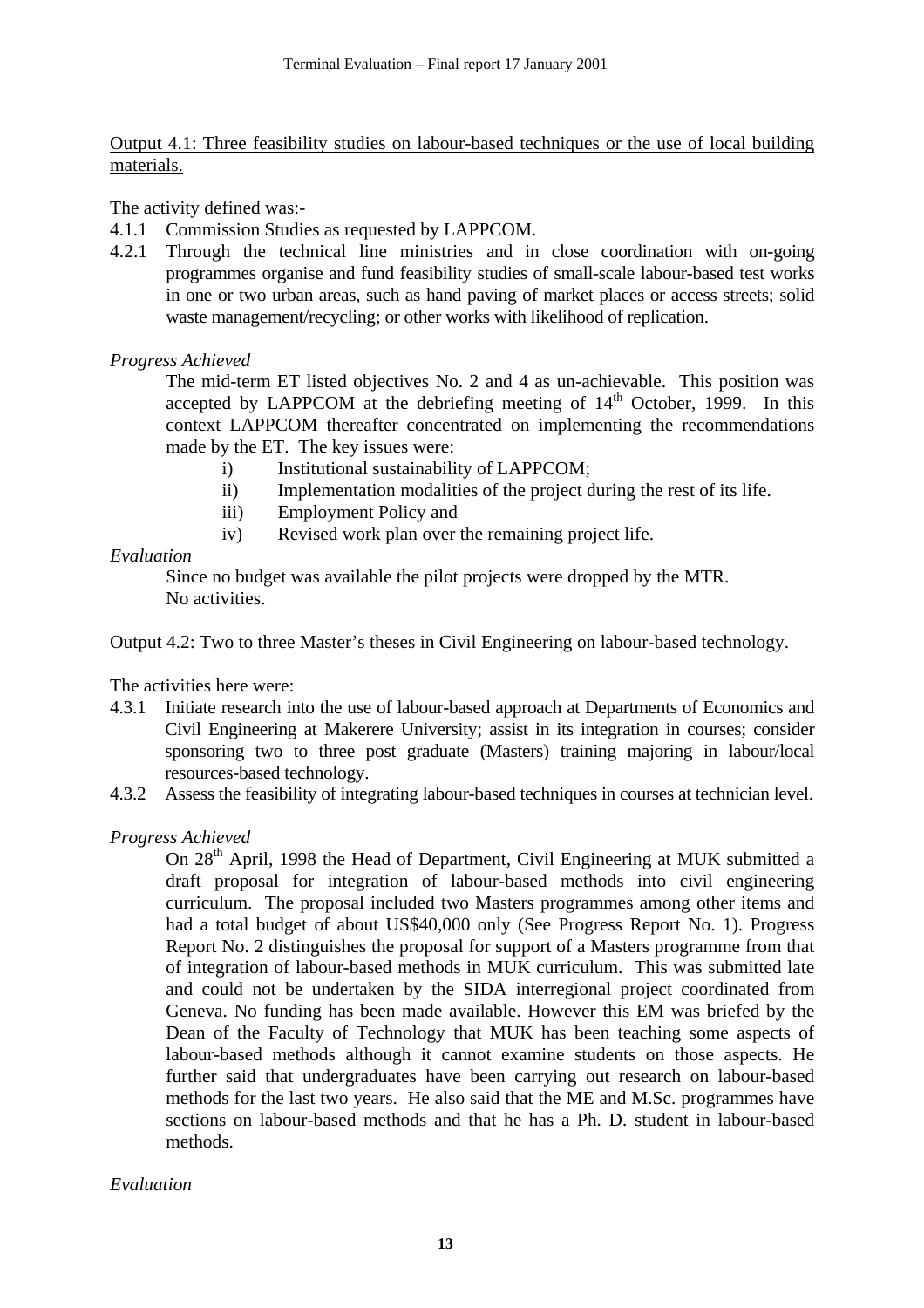<span id="page-16-0"></span>MUK has gone ahead and has successfully implemented activities aimed at introducing labour based methods into the curriculum.

Output 4.3: A hand library on labour-based approaches, local resource use etc.

#### The activities defined here were:

4.4.1 Collect relevant literature from other projects, ILO, NGOs, etc., and establish a hand library in a suitable location.

#### *Progress Achieved*

A representative from UPK on LAPPCOM is working hand-in-hand with Eng. Were to integrate and start courses with labour-based methods as a component for the technician students and short courses on labour-based methods for small-scale contractors beginning January, 2001.

Books were procured and supplied to the MOWHC, MOFPED and MUK.

#### *Evaluation*

The activities were successfully implemented;

### *3.2 Project organisation, management and supervision*

### **3.2.1 Organisation**

#### *LAPPCOM*

The project was conceived as a support to the secretariat of LAPPCOM, it would provide two national professionals for three years with additional resources to carry out studies, organise training events, and the like. The Labour-Based Policy Promotion Committee (LAPPCOM) was constituted by the MOFPED and the first meeting took place on 30 April 1998. The Chairman was from MOLG and the members from MOWTC, MLSW and MOF, the two national professionals are also members of the committee. The second meeting took place one year later on 26 May 1999, two additional new members were present NOTU (National Organisation of Trade Unions) and FUE (Federation of Ugandan Employers). The mid-term evaluation recommended a much more active involvement of the committee and included allowances for the committee in the revised budget. This recommendation has been followed and after the mid-term review MTR the committee has held monthly meetings (in all fourteen meetings have been held). The membership of the committee has also been further extended to ASLBC, UPK, MUK and UACE. A reorganisation of the MOLG has resulted in the transfer of its member (the chairman) to MOWHC depriving the MOLG of a seat in the committee. The minutes of the meetings show active participation of the members with useful initiatives being taken. The committee has recently started to examine appropriate measures allowing it to continue its activities after the end of the ILO/DANIDA support. It is clear that the MTR recommendations have had an important impact on the committee's activities, the attendance allowances for committee members in particular may explain this impact. Since these allowances are paid by the project this invokes the question of sustainability. On the other hand the budget involved for these allowances is very small and its impact has been very important, it was therefore an excellent recommendation. In order to mobilise new resources the committee should make closer contact with donors, one possible way to do this would be for the committee to invite representatives of donors as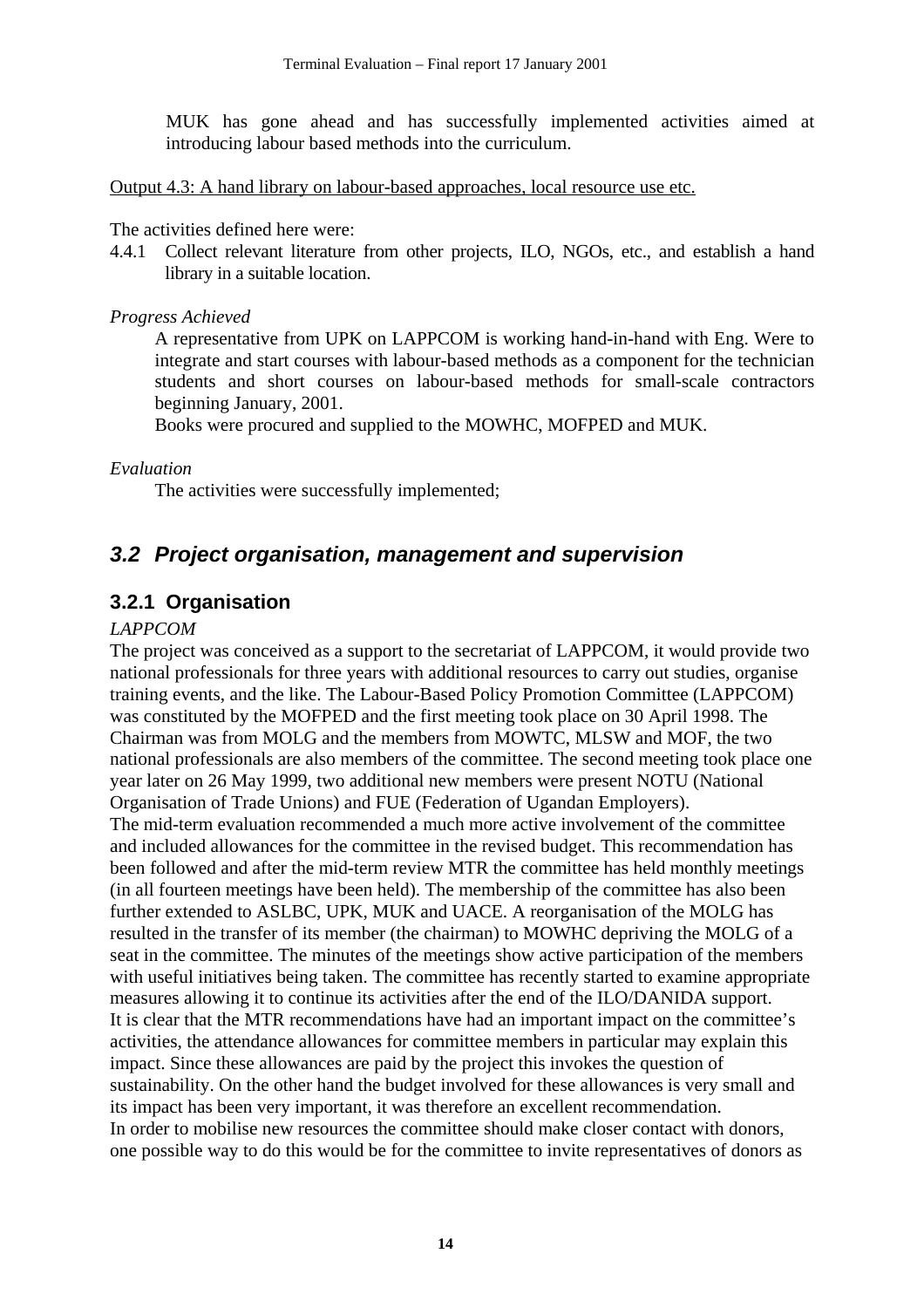<span id="page-17-0"></span>observers at LAPPCOM meetings. Actual donors providing funding for LAPPCOM could be invited but also inviting prospective donors could be useful.

#### *Project team*

The project activities started in September 1997 with the employment of the National Project Coordinator and, one month later, the Project Engineer. A secretary and a driver are also engaged under the ILO budget. Since early 2000 the Project Engineer who was on leave from MOWHC has returned to his ministry and has taken up the position in the DUR, he has not been replaced.

The project has contracted local consultants to undertake specific studies and to produce videos as provided for in the project documents.

An international visiting consultant has been contracted under the project to provide advise and quality assurance. He has conducted regular field missions and has produced three reports (February 1999, September 1999 and April 2000).

It is clear from the above that the project has a clear national execution focus, if we compare this approach with the more traditional approach of employing an international CTA (requiring a budget at least twice as large) the outcome is very positive in favour of national execution.

### **3.2.2 Planning and progress reporting**

The project has prepared six-monthly or annual work-plans in consultation with the international consultant. The work-plans have not been formally approved although comments from ILO headquarters were sent by email. The work-plans prepared have generally been detailed on activities and fixed completion dates, but do not link up with budgeting and general resource allocation.

The project has produced three progress reports so far:

- Progress report n° 1: 1 September 1997 to 30 April 1998
- Progress report n° 2: 1 May 1998 to 31 December 1998
- Progress report n° 3: 1 January 2000 to November 2000

There was no formal progress report for 1999, this was replaced by the mid-term review MTR report and the visiting advisors report.

The mid-term review MTR had recommended that the progress reports should be prepared on a six-monthly basis this recommendation has not been implemented.

### **3.2.3 Supervision and evaluation**

The project document states that project reviews with participation by the Government of Uganda, ILO Headquarters and eventually DANIDA will be prepared in November 1998, September 1999 and July 2000. These project reviews have not taken place and there has been only one mission from ILO Headquarters (end 1997 at the beginning of the project) during the whole project duration. The reason for this may be that due to the decentralisation policy of ILO these visits were delegated to the ILO regional offices in Addis-Ababa and Dar-Es-Salaam. There have been two visits by Osei Bonsu of the Addis Ababa office who visits yearly the UTRP project in Mbale and on that occasion contacts LAPPCOM, these visits by a labour-based expert were rated useful by the project. There have been regular visits (about every three months) to Uganda by the Director of the ILO Area Office in Dar es Salaam or his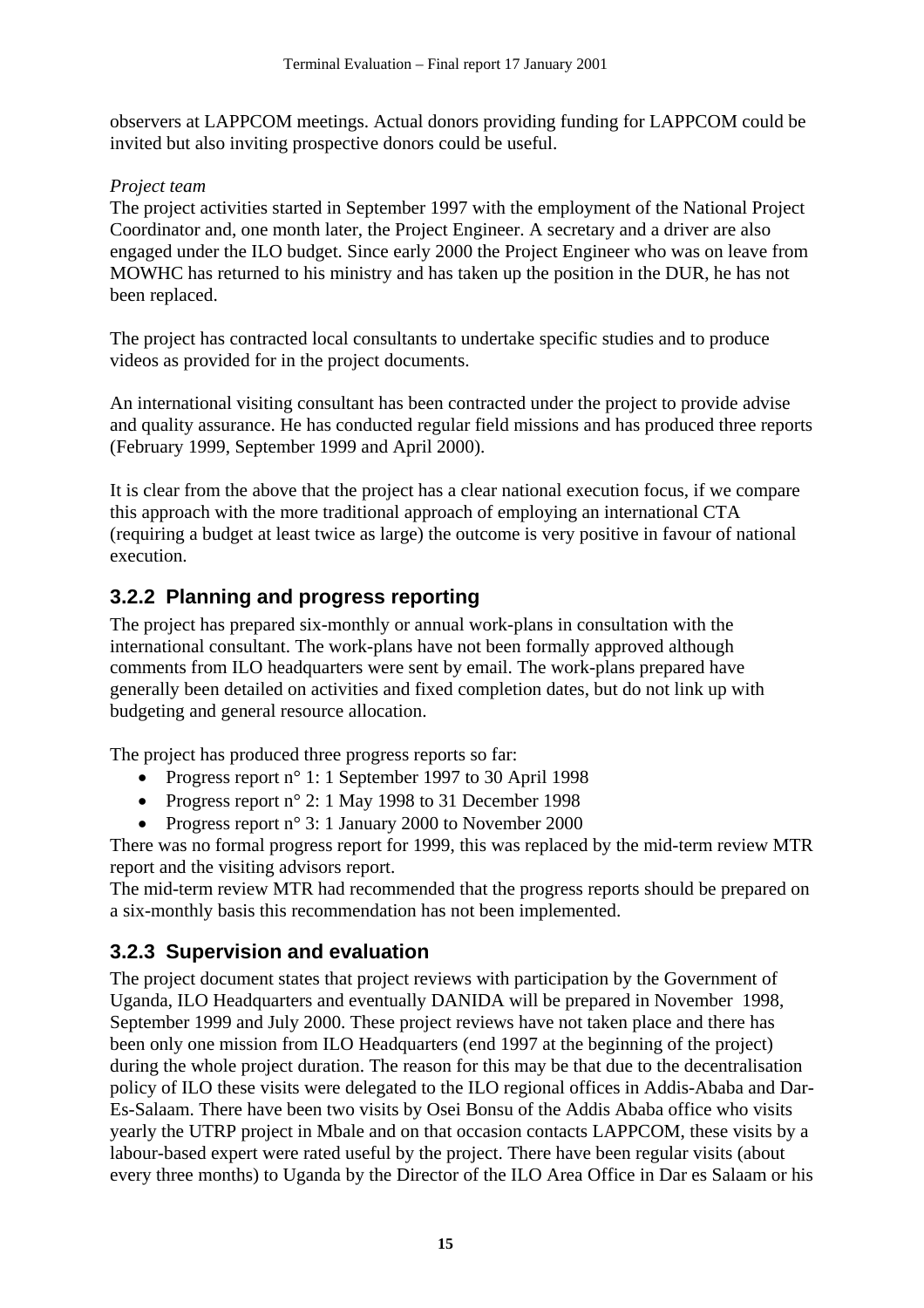<span id="page-18-0"></span>Deputy, the project was informed of these visits and invited to contact the Director, however these contacts are used to solve financial and administrative problems but do not provide technical backstopping.

The mission learned from UNDP that a UNDP mission with an ILO team leader recently spend five weeks in the country to prepare the UNDP 2000-20004 country programme's section on private sector support without making contact with LAPPCOM.

The project document states that a mid-term review MTR mission will be undertaken in November 1998, this mission took place only one year later limiting the impact of that mission to the last year of the project's activities.

The project document states that the project will work closely together with the regional ILO project ASIST and the mid-term review MTR proposes that the project should establish itself as the informal outlet of ASIST. This did not happen but it is fair to say that the project increasingly benefited from services of ILO-ASIST staff in Nairobi, they have offered advisory services in the area of LBM-employment-generation in general and promotion of LBM in particular.

It appears that because of reduced capacity at headquarters, the ILO relied upon the visiting consultant to provide regular guidance. The project would have benefited from more supervision by the ILO.

### *3.3 Financial status*

#### *Danida funds*

The initial budget of the project was US\$ 661,187, including a provision for cost increases of 3%, covering the period from 1 September 1997 to 31 august 2000. The budget has been revised several times, the revisions involved changes to individual items but without changing the total amount. The latest requested change proposes to extend the project up to 30 April 2001 without increasing the project amount.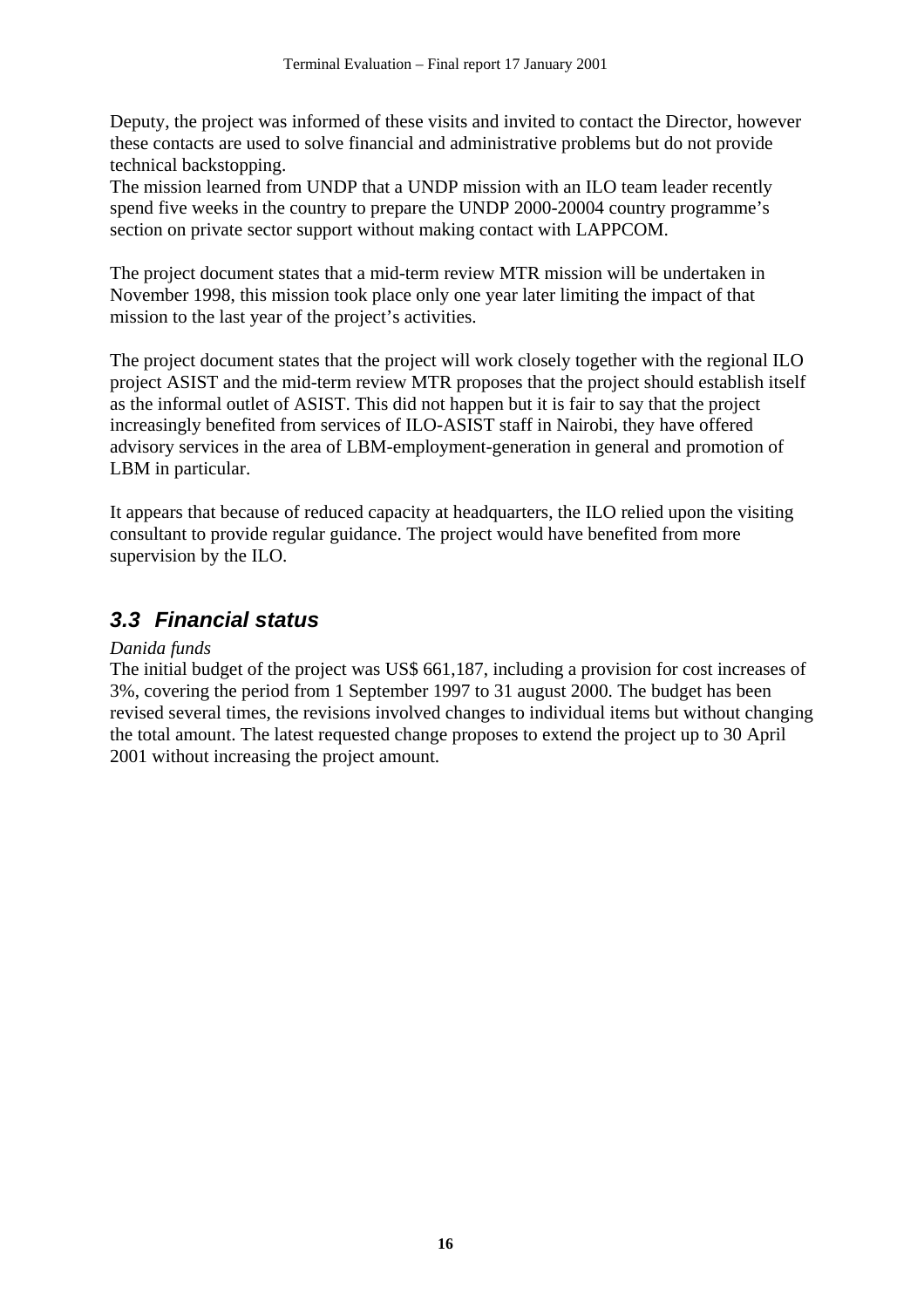| B/L   | <b>Item</b>                        | Original    | <b>Revised</b> | <b>Expenditure</b> | <b>Proposed</b> |
|-------|------------------------------------|-------------|----------------|--------------------|-----------------|
|       |                                    | Budget 1997 | Budget 1999    | to date            | Budget 2000     |
| 11    | External collaboration             | 110 000     | 110 000        | 96 657             | 124 000         |
| 13    | <b>Administrative Staff</b>        | 57 400      | 68 853         | 50 866             | 71 181          |
| 15    | <b>Travel on Official Business</b> | 21 000      | 15 000         | 11 024             | 15 000          |
| 17,01 | Economist                          | 80 500      | 98 420         | 81 400             | 96 800          |
| 17,02 | Engineer                           | 80 500      | 52 600         | 51 103             | 51 103          |
| 17,03 | <b>National Consultants</b>        | 60 000      | 38 000         | 27 000             | 37 236          |
| 33    | Training                           | 10 000      | 62 000         | 23 572             | 51 700          |
| 41    | Equipment                          | 48 000      | 48 000         | 45 678             | 46 678          |
| 51    | Operation & Maintenance            | 37 000      | 29 000         | <b>25 000</b>      | 33 620          |
| 43    | Miscellaneous                      | 40 945      | 43 945         | 24 000             | 38 500          |
| 68    | Sub-Total                          | 545 345     | 565 818        | 436 300            | 565 818         |
| 71    | Programme Support                  | 70 894      | 73 556         |                    | 73 556          |
|       | Prov. for Cost Increases           | 44 948      | 21 812         |                    | 21 812          |
|       | <b>Grand Total</b>                 | 661 187     | 661 186        |                    | 661 186         |

#### Table: Financial overview ILO/DANIDA funds(US\$)

During the mid-term review MTR delays in the transfer of funds from ILO/Geneva to the project office were noted and recommendations made that solved the problem.

#### *GOU Funds*

The GOU allocation to the project was initially UG Shs 160 million. Out of this an estimated amount of UG Shs 38 million relates to tax exemptions, which is not reflected in project accounts. The reduced GOU staff involved in the project has decreased the contribution.

The GOU budget is estimated at UG Shs 100 million. The GOU cash contribution is generally released on a quarterly basis; i.e. in theory annual approved budgets disbursed quarterly in equal instalments, but due to national and budget constraints, not always timely. Nevertheless the contribution is significant compared to the limited resources available to the Government. The expenditures, commitments and planned expenditures are reflected in the following table.

| B/L | <b>Item</b>                       | Total           | Total      | Total              |                |
|-----|-----------------------------------|-----------------|------------|--------------------|----------------|
|     |                                   | <b>Budgeted</b> | Release    | <b>Expenditure</b> | <b>Balance</b> |
|     |                                   |                 | 2          | 3                  | $(2-3)$        |
| 231 | Local Salaries and Wages          | 13 800 000      | 6707500    | 4587931            | 2 119 569      |
| 241 | Allowances                        | 15 000 000      | 23 969 779 | 22 430 000         | 1 539 779      |
| 321 | Vehicle Operation & Maintenance   | 33 600 000      | 29 764 455 | 28 769 992         | 994 463        |
| 331 | Consumables                       | 15 000 000      | 9 233 539  | 9 187 866          | 45 673         |
| 341 | <b>Utilities</b>                  | 6 000 000       | 3 977 637  | 3 522 000          | 455 637        |
| 391 | <b>Other Goods &amp; Services</b> | 17 000 000      | 9 801 331  | 7826636            | 1974695        |
|     |                                   | 100 400 000     | 83 454 241 | 76 324 425         | 7 129 816      |

Table: Financial overview GOU funds (UG Shs)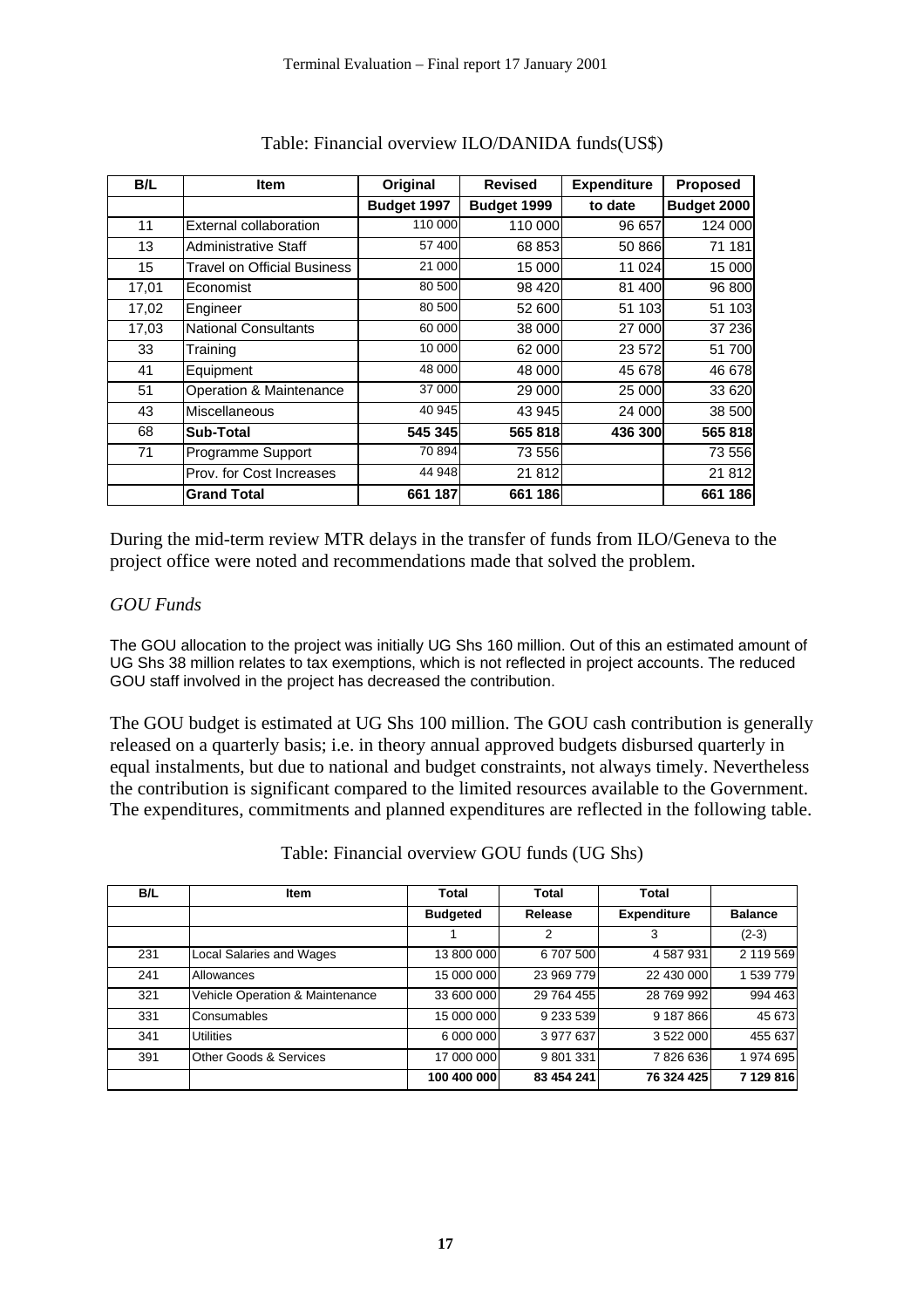### <span id="page-20-0"></span>*3.4 Impact*

### **3.4.1 Abstract**

It appears from the progress review of the project that a lot of work has been done, good progress has been made towards achieving the objectives (even those that have been eliminated during the mid-term review MTR). It is however clear that the objectives have not been completely achieved, this being due to two major factors:

- The budget did not allow for the implementation of all the activities; and,
- The objectives were probably overly optimistic and put the expectations at a very high level. The objectives were about changing the minds of decision makers and this is always a lengthy process. Moreover the four objectives are interlinked and delaying implementation of any of them impacts on the others.

Also many activities, such as the airing of the videos, are ongoing and their impact will materialise only later.

### **3.4.2 Target groups reached**

Although the project document intended the project to promote LBM in different sectors, the project concentrated all its efforts on the road sub-sector. It appeared however during the terminal evaluation that there is a lot of interest in the country in the application of LBM in other sectors, for example in the building sector.

Training concentrated on the district engineers and other district technical staff, and yet there is a need to train more LB contractors because there is an acute shortage of LB contractors countrywide.

### **3.4.3 Influence of external factors**

There has been no influence of external factors other than the ones foreseen in the project document.

### **3.4.4 Unforeseen positive and negative effects**

At the time of project formulation the probability of obtaining additional funds from the bilateral Danida program for Uganda to fully implement all the project activities was rated as very likely. The failure to obtain these additional funds has hampered the project.

### **3.4.5 Effectiveness and efficiency**

The national execution of the project conceived as support to the secretariat of a national committee was an efficient approach, the results obtained are important compared to the limited funds invested.

It is difficult to meaningfully measure the effectiveness of the project because

- the impact of all the actions has not yet fully realised;
- all actions have not been completely executed due to lack of funds; and
- of the inter-linkage of the different objectives.

However the results obtained and the enthusiasm of the different actors allow the evaluation team to be optimistic and any organisation investing funds in the continuation of the project can expect to get a good return on its investment. This will specially be true if the lessons learned and recommendations of the evaluation are taken into account.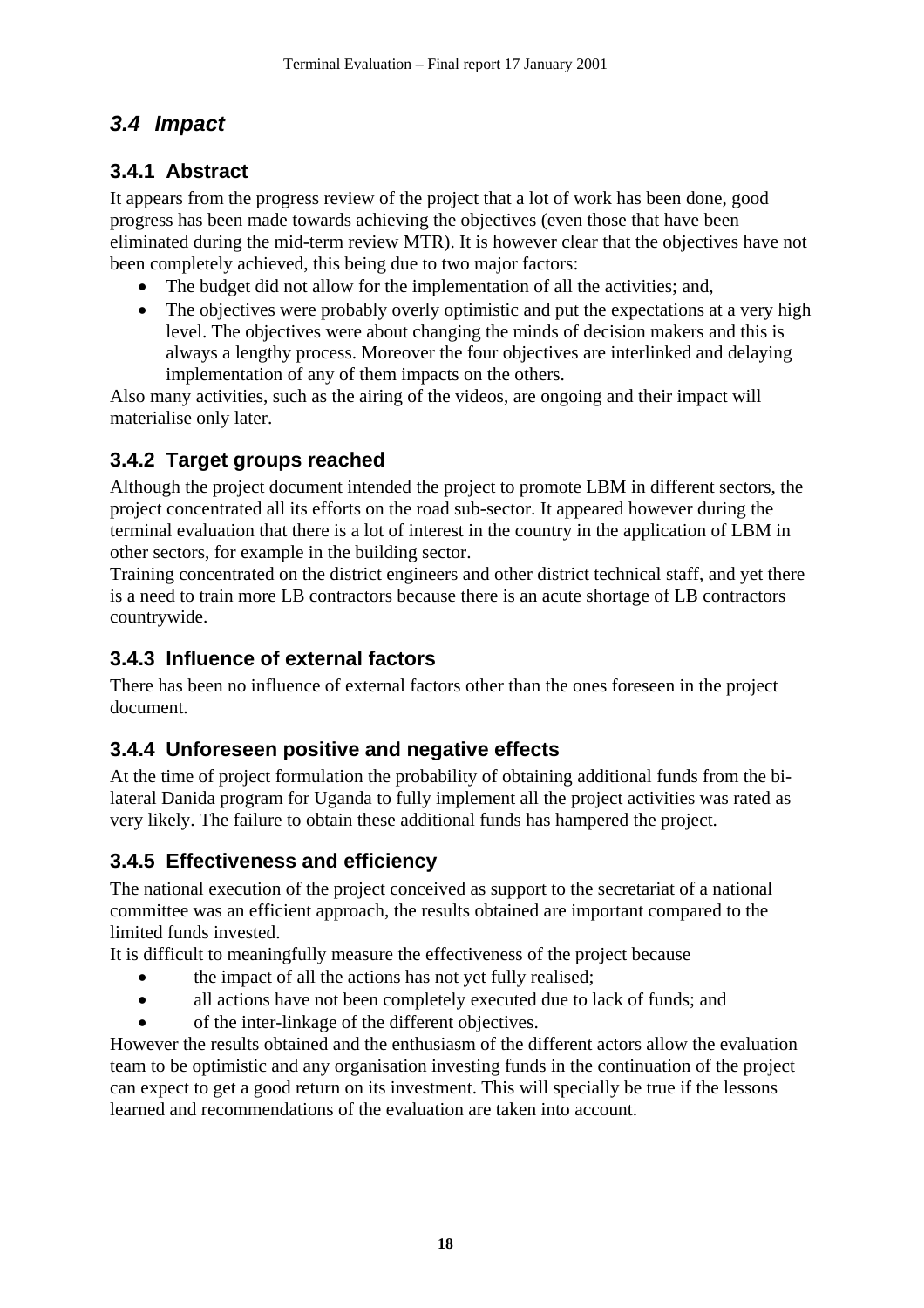# <span id="page-21-0"></span>**4 Sustainability**

### *4.1 Future project benefits*

The mid term review MTR recommended deferring objectives 2 and 4 as these were judged unachievable and yet all four objectives are interlinked and the realisation of the project benefits is not possible without fully achieving all four objectives. Therefore it is necessary that LAPPCOM continue its activities until all the objectives are achieved. The work is only beginning to bear fruit and to curtail the activities of LAPPCOM at this point in time would be disastrous to the future project benefits.

### **4.1.1 Future activities of LAPPCOM**

The following is the result of some brainstorming sessions with LAPPCOM members, LAPPCOM secretariat staff and consultants. It shows what LAPPCOM could do in the future after the support of of DANIDA/ILO comes to an end.

Concerning the policy and planning objective, the project has mainly progressed towards the policy formulation, which still needs formal approval, legislation and implementation into the planning process.

Concerning the capacity building objective, training of private sector contractors and consulting companies is necessary for the implementation of labour based works. Furthermore training of the planning and technical staff of relevant line ministries is also a necessity.

It has become increasingly clear that advocacy should be focussed in order to convince the highest levels of decision-making in the country and in the donor community. It may for instance serve a good purpose during the upcoming April 2001 donor conference on roads' maintenance, for LBM to figure prominently as a strong strategy towards poverty eradication through job creation. This would require necessary preparatory work by LAPPCOM secretariat reinforced with a high level international consultant. Reaching the highest levels of decision-making would also require sensitisation of the parliamentarians through organisation of special sessions of parliamentary committees.

With regard to research and development there is an acute interest and the will to introduce LBM into other sectors and LAPPCOM should explore and implement ways to facilitate the introduction of LBM into other sectors such as building construction, local building materials production, vocational training for the building industry, water and sanitation, etc..

Concerning LAPPCOM itself, it would be useful to reintroduce MOLG as a member and to invite a limited number of new members from sectors where LBM could be introduced.

From the above it appears that LAPPCOM still has a lot of activities to do. These activities require funding and support by Government as well as development partners.

During this terminal evaluation, enquiries were made from various donors about the availability of funds for LAPPCOM activities after ILO support ends. It appears that the donors and funding agencies are willing to consider supporting and often have funds available for funding of LAPPCOM activities.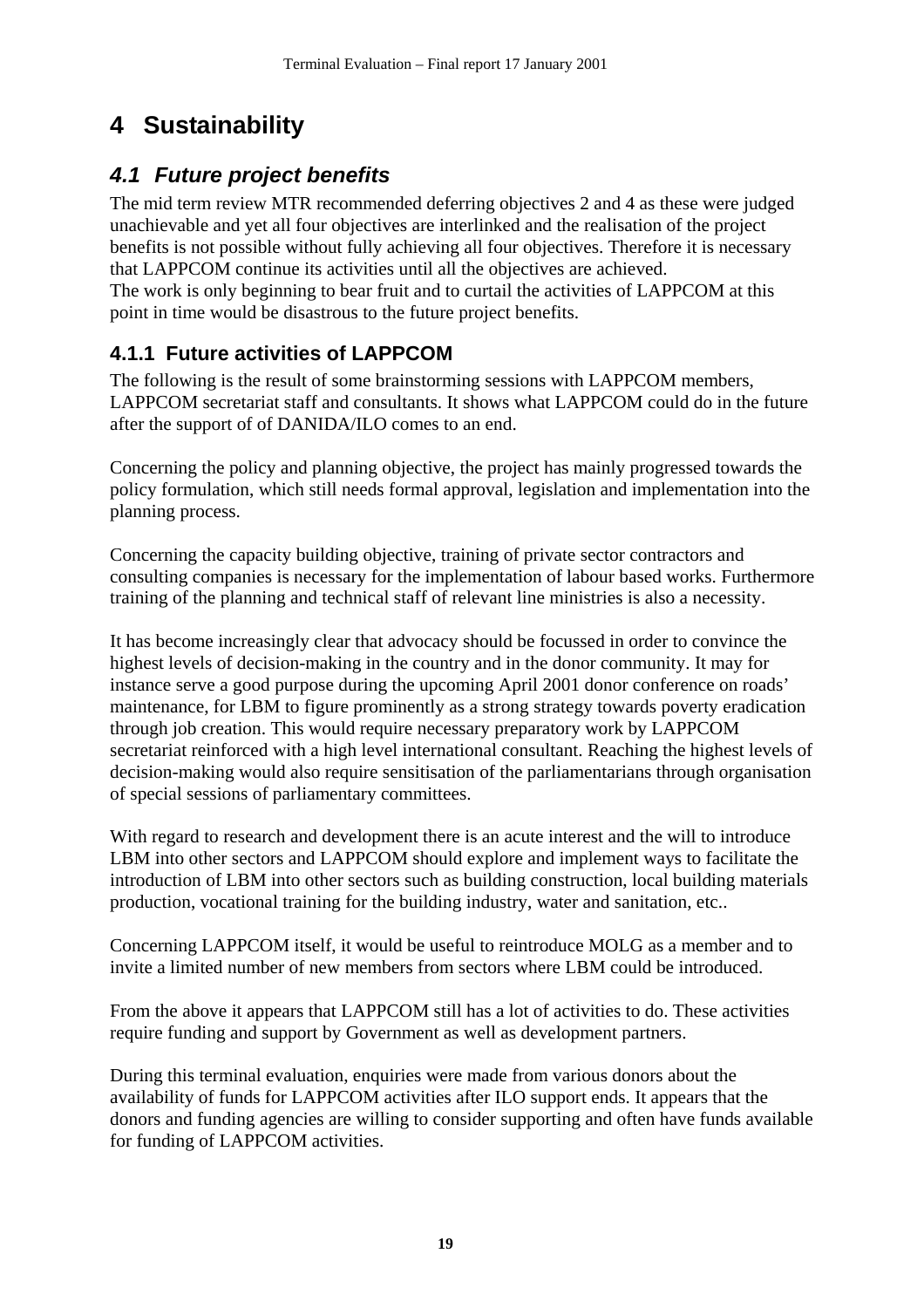<span id="page-22-0"></span>World Bank would be willing to include funding for LAPPCOM in the road sector program if requested so by the Government. It is too late for phases two and three but funding may be included in phase 4 during pre-appraisal in mid-2001, funds would become available when this phase starts in 2004.

DFID is implementing a road project in Western Uganda, this project was initially equipmentbased but during the mid-term review MTR (which was done by Erik Lyby) a labour-based component was added. This component was judged very successful and DFID is now preparing an extension of this component. DFID is ready to consider a request by LAPPCOM to include funding for some of its activities. The request should reach DFID before the middle of December, the funds would be available during the year 2001.

DANIDA has about US\$ 1million in a project for support to the domestic construction industry. So far they have received no requests from the road construction industry for use of these funds. Since a representative of the Small-scale labour-based contractors association is a member of LAPPCOM, LAPPCOM could help this association formulate its needs for example for training contractors in labour based techniques and secure funding for these activities from the DANIDA project. LAPPCOM could probably be designated by the DANIDA project as the coordinator for these activities.

Finally LAPPCOM has requested that DANIDA consider funding of some of its activities during the upcoming DANIDA MTR mission of its road sector project.

On exploring every possible source of funding LAPPCOM should be innovative and not only focus on international donors – who can only offer temporary resources – but also try to link up with the private sector.

### *4.2 Linkup with other development efforts (HIPC, PAF, UNDP Country programme 2000-2004)*

The Heavily Indebted poor Countries Initiative (HIPC) provides Uganda with important funds to be invested in poverty alleviation activities through the Poverty Alleviation Fund (PAF). LAPPCOM has worked in close contact with HIPC and has recommended that part of the funds should be spent on labour based district roads rehabilitation, this recommendation has been implemented.

Other possibilities of linkup with other development efforts exist and were explored during the evaluation mission.

- The UNDP 2000-20004 country programme's contains a section on private sector support, since LAPPCOM promotes the private sector labour based contractors there is scope for collaboration.
- DFID is implementing a labour based road project and may fund some of LAPPCOM's activities, collaboration with the Western Uganda project may be mutually beneficial.
- DANIDA has a project component promoting domestic construction industry, therefore a linkup may provide funding to support labour based contractors.
- The WB road sector development programme contains also labour based components and LAPPCOM should consider working with this component.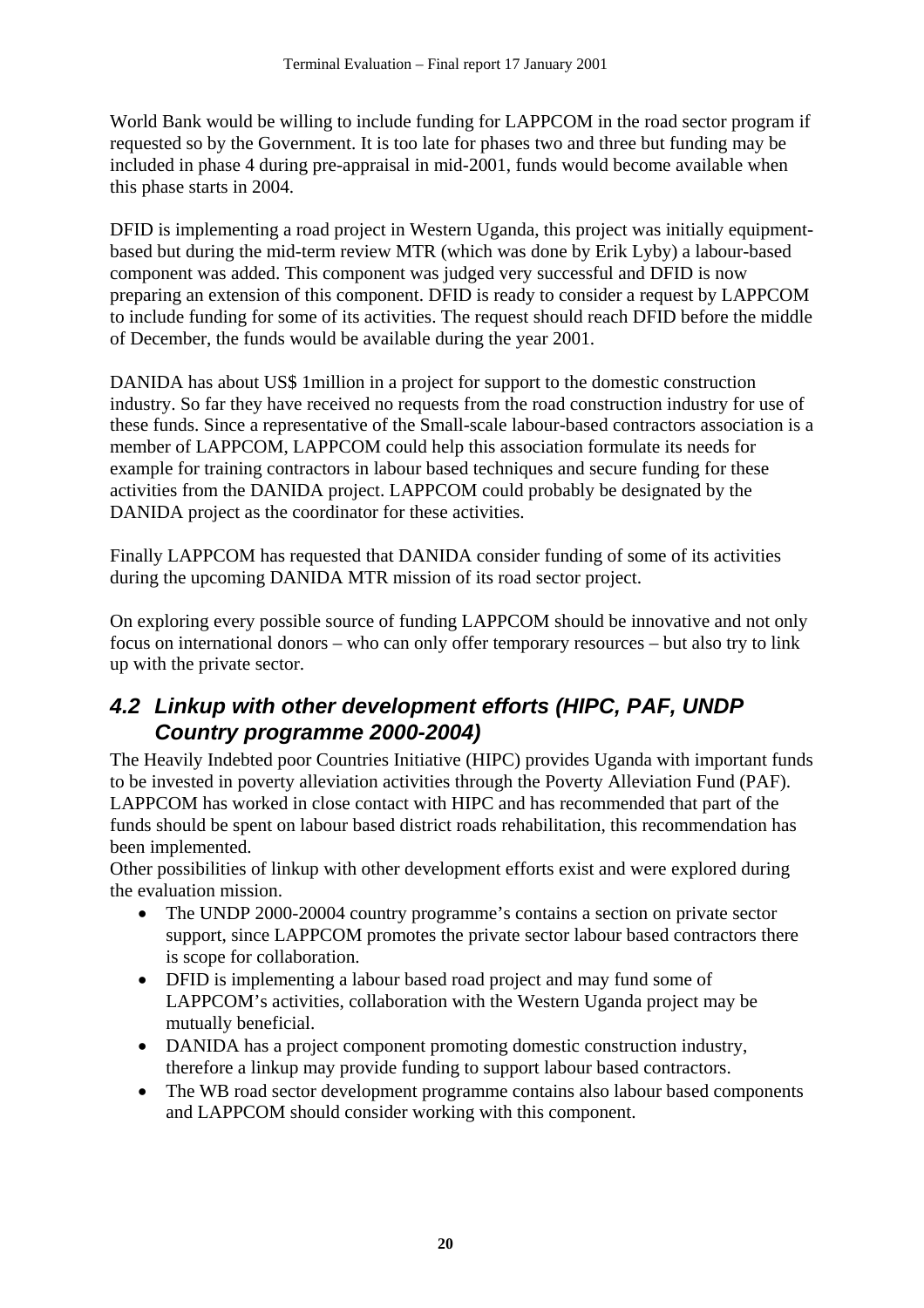# <span id="page-23-0"></span>**5 Special ILO concerns**

### *5.1 Labour standards*

The ILO Conventions of relevance for public infrastructure works are the following:

- C. 29 Forced labour
- C. 87 Freedom of association
- C. 95 Protection of wages
- C. 100 Equal remuneration
- C. 105 Abolition of forced labour
- C. 111 Discrimination (employment and occupation)
- C. 131 Minimum wage
- C. 167 Safety and health in construction

GOU has ratified only three of these standards, namely:

C. 29 Forced labour

C. 95 Protection of wages

C. 105 Abolition of forced labour

And is considering for approval:

- C. 138 Minimum age
- C. 182 Elimination of the worst forms of child labour

LAPPCOM promotes the respect of ILO standards in all its activities and in particular the following:

- In the context of the first objective, LAPPCOM prepared the first drafts of the National Employment Policy Paper and included explicit references to the following labour standards: occupational safety and health, protection of children against child labour, equal remuneration of men and women and freedom of association. The task of preparing the final draft was given to the Ministry of Labour in collaboration with LAPPCOM and was completed in November 2000.
- In the context of the second objective, the training manuals produced by the project include sections on the ILO standards promoting the application of equal remuneration, protection of children against child labour and proper safety and health measures such as protective clothing and first aid kits on site.
- The videos prepared and aired in relation with the third objective refer implicitly to the above labour standards.
- Finally the introductory lectures to the students at Makerere University refer to the labour standards (fourth objective).

It should be stressed however that the full implementation of the ILO standards is still a remote objective. The evaluation mission saw children working on some of the sections of the Mubende road executed by district staff with funding by a US NGO. The importance of ILO standards in the training of technical staff is regularly being emphasised by the ILO but much follow-up is needed. These issues are clearly not considered of great importance in the day-today work of the district people and all these construction sites are not under the authority of the project.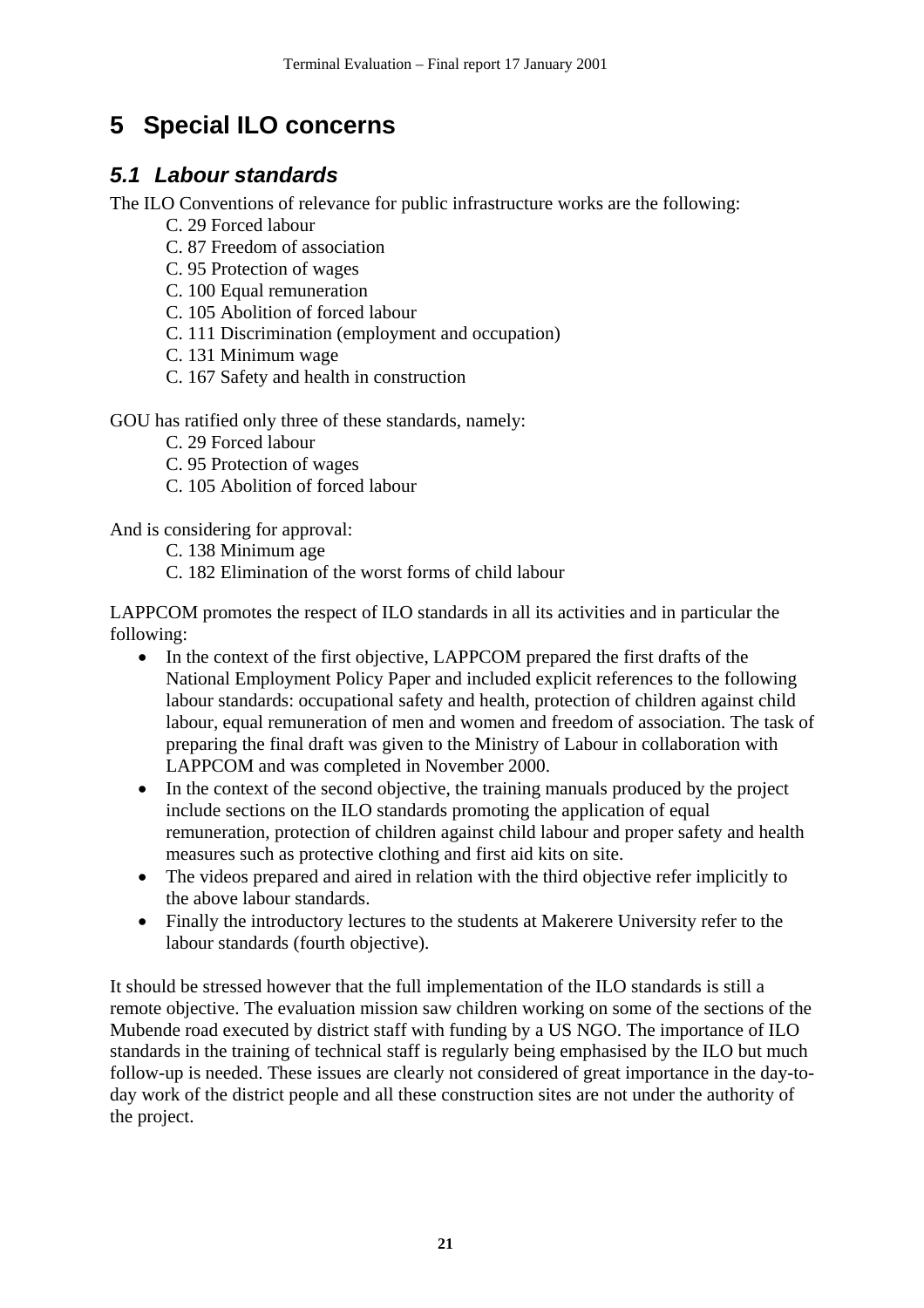### <span id="page-24-0"></span>*5.2 Environmental effects*

The protection of the environment is an issue in the National Employment Policy Paper (November 2000) but there is no special reference to the advantage of labour-based methods in respect to environmental impacts. This is an issue LAPPCOM could usefully take up in its future activities.

### *5.3 Gender issues in the construction industry*

As mentioned above, the final draft of the National Employment Policy Paper (November 2000) includes explicit references to the equal remuneration of men and women. The videos prepared by LAPPCOM also show the participation of women in the labour-based road works.

The labour-based road works in Uganda in general promote participation of women. The final report of the UTRP project mentions the participation of women in the workforce: 8% of the workdays were done by women. The labour-based component of the DFID project in Western Uganda has an important participation of women of about thirty percent of the work force. During a field visit to the ACDI-VOCA project in Mubende district by the evaluation mission, it was observed that many women worked on the road rehabilitation works and some of them were employed as foremen.